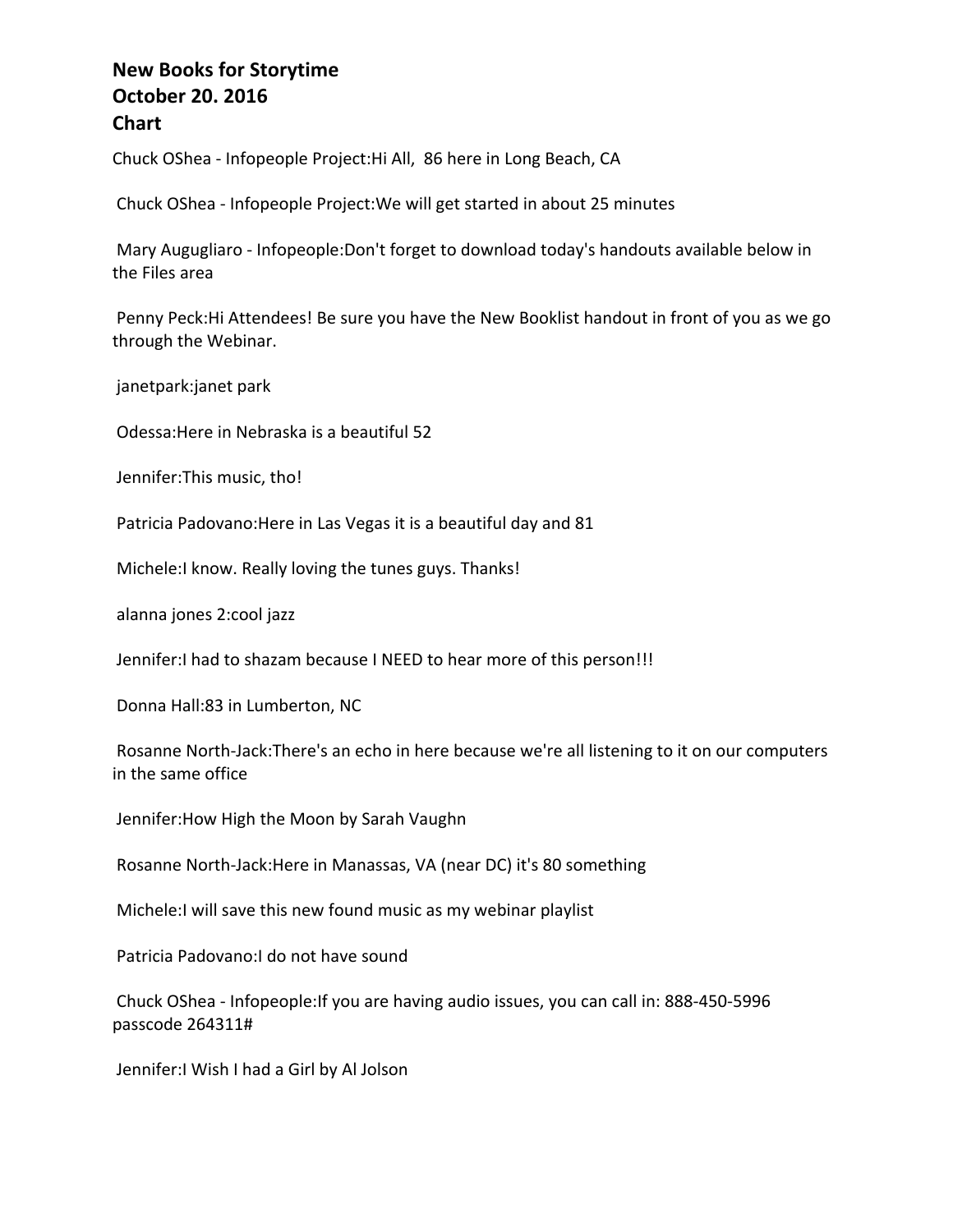Julia MacDonell: Good tunes! Chuck OShea - Infopeople: It is Internet music from Breezy Radio Kaitlyn: Kaitlyn in a chilly rainy upsate NY --60ish! Shannon Dailey: Here in SoCal it's 90-something and lots of wind last night Mary Ivelia: Hello from Buena Park guest 3: It is 52 in Amarillo TX Chloe Barbour: Hello from Chloe Barbour and Sue Wood in Virginia Beach, VA! Shannon Dailey: Hi Mary, nice to hear from you again! Jennifer:0000h I was wrong, the name of this song is When you were Sweet Sixteen Dessa Gunning:Dessa Gunning Sunny northern CA. ocean is bright blue here in Trinidad. Anne Sinclair: Here in Rexburg, Idaho at cool 46. Missing SoCal! Cheryl Boyd:SW KY 70-ish Rachel Tustin: Hello from hot & sunny Anaheim., CA Odessa:Dessa - is that your full name or nickname? guest 3:WOW that got loud! Valerie: Hello from Pleasant Grove, Utah Maureen Penn: Hello from Lac La Biche AB were at feels like -5 Celsius Mia: Hello from Atlanta! It is nice and 80's Jennifer:84° in Bigfoot Texas Carol:hello from Boise, ID, about 50 Nathalie Patel:Hello from Vancouver BC. Great handouts; thank tyou!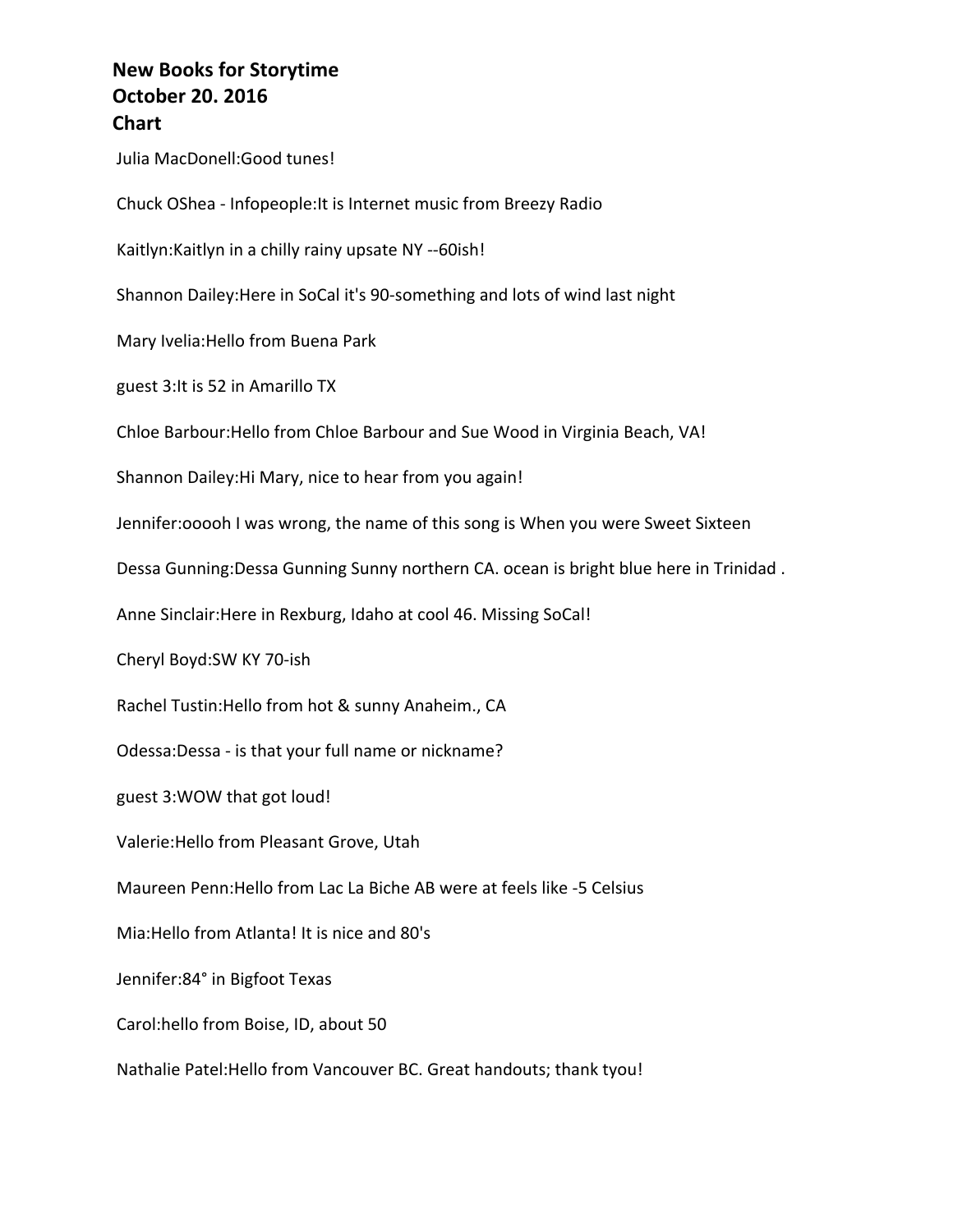Marisela: Hello from Avondale, AZ

Dessa Gunning:Full name is Olga Odessa scary name for a kid so it became just Dessa.

Nicole: Nicole from Las vegas!

Kary Henry: Hello from Deerfield, IL!

Odessa:I go by Dessa for short :)

Marsha Wright: Hi from sunny Estero, FL

guest 3:I hear ya' Dessa... My name is Carmel

Shay: Hello from Palmdale CA!

Veronica Blake: Hello from Wapello, IA

loyette holdaway:hello, this is Loyette Holdaway

Jamianne: My name is Jamianne and I'm from Ontario Canada

Marsha Wright: Are there just 4 handouts?

karen guest:hello from Slippery Rock, PA

Penny Peck: Yes, just four handouts.

Debbie Centi:Debbie and Karla from Folsom!

Marsha Wright: Thank you!!

Andrea Gowing: Hello from damp Ottawa Canada

Debbie: Hello from Lava Hot Springs, Idaho

Bree Herron: Hi, Bree Herron from Rock Springs WY

Ingrid: Hello from cool Minnesota!

Sarai Bates: Hi, Im Sarai from Cabazon California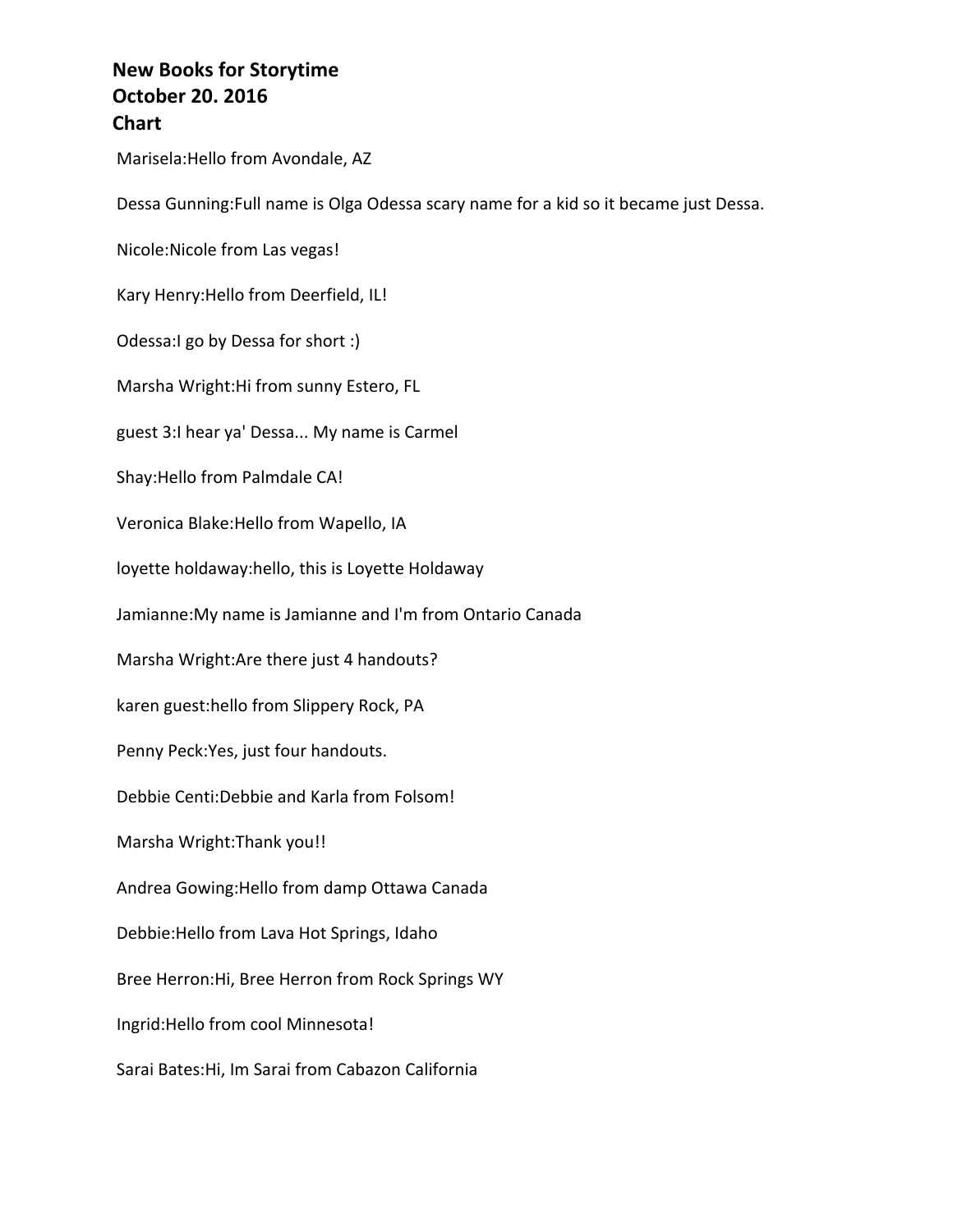Penny:hello from Grand View, Idaho Kenza Abtouche: Hello from Hoodsport, WA! Chuck OShea - Infopeople:https://infopeople.org/civicrm/event/info?reset=1&id=595 Donna Takeuchi: Hello from NYC Lynne: Hello from San Francisco! Sharon Vaughan: Hello from Atlanta, GA jody nielsen:hi from iowa Kelly 2:Hello! julie Outland:hi from greenville, calif. Mary Goldberg: Hello from Camarillo, CA Jessie Gonzalez: Jessie from Louise Texas says hi Sara White:Good afternoon from Olympia, Washington! Paul Musser:Greetings from sunny Salt Lake City. :) Lisa Egan: Hello from Boise Idaho Megan Fox:Howdy from windy Wyoming! Sue Vater Olsen: Hello from Scandinavia, WI to everyone Kelly 2: Where are the handouts? Cindy: Hello from Gooding, Idaho Sara White:Handouts are: https://infopeople.org/civicrm/event/info?reset=1&id=595 jane ampah:hello from Fairfax, Va Lisa Riggs: Lisa from Hutto, Texas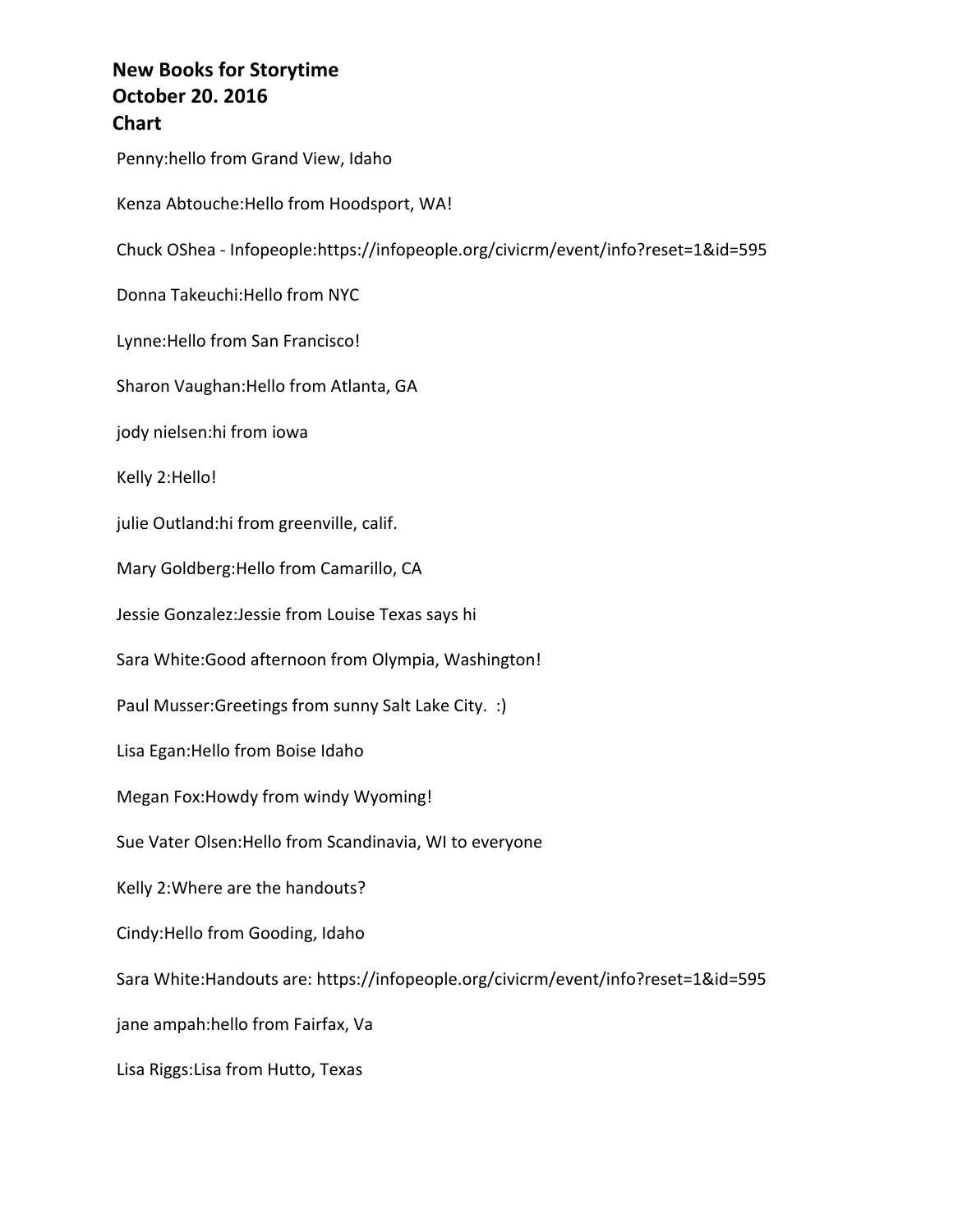Lisa Riggs: Howdy!! Kelly 2:Thank you Sara White. Emily Metrock: Hello from Roanoke, VA :) Jen:Jen Matsu from Provo, UT :o) Nancy 2:howdy from Nancy Nancy 2:At the Info Desk with the sound turned off! Wendy: Wendy From Duchesne Utah Toni: Toni, waving hello from Reno! guest 3:I love to use Thats Good Thats Bad Melissa Spayde: Melissa from Ohio Hello! Tyna Sloan: Hello, Tyna Sloan from Reno, Nevada Karen Burkett-Gulfport:Hello, Karen from Gulfport, Mississippi Elaine Hanko: Hello from Elaine from Santa Maria Bonita School District, Santa Maria, CA Chuck OShea - Infopeople:https://infopeople.org/civicrm/event/info?reset=1&id=595 Chuck OShea - Infopeople: If you just came in you can get handouts at the above link Jennifer 2:cat's colors was mentnioned in a reader's advisory earlier this afternoon! Jennifer 2:same for 1 big salad Veronica Casanova: i love Press here!! Donna Reynolds: Donna Reynolds here from Charlotte, NC Paul Musser:I love "The Monster at the End of this Book." The ORIGINAL interactive book! ;) Amberthyme:I used "Tap the Magic Tree" yesterday in StoryTime :)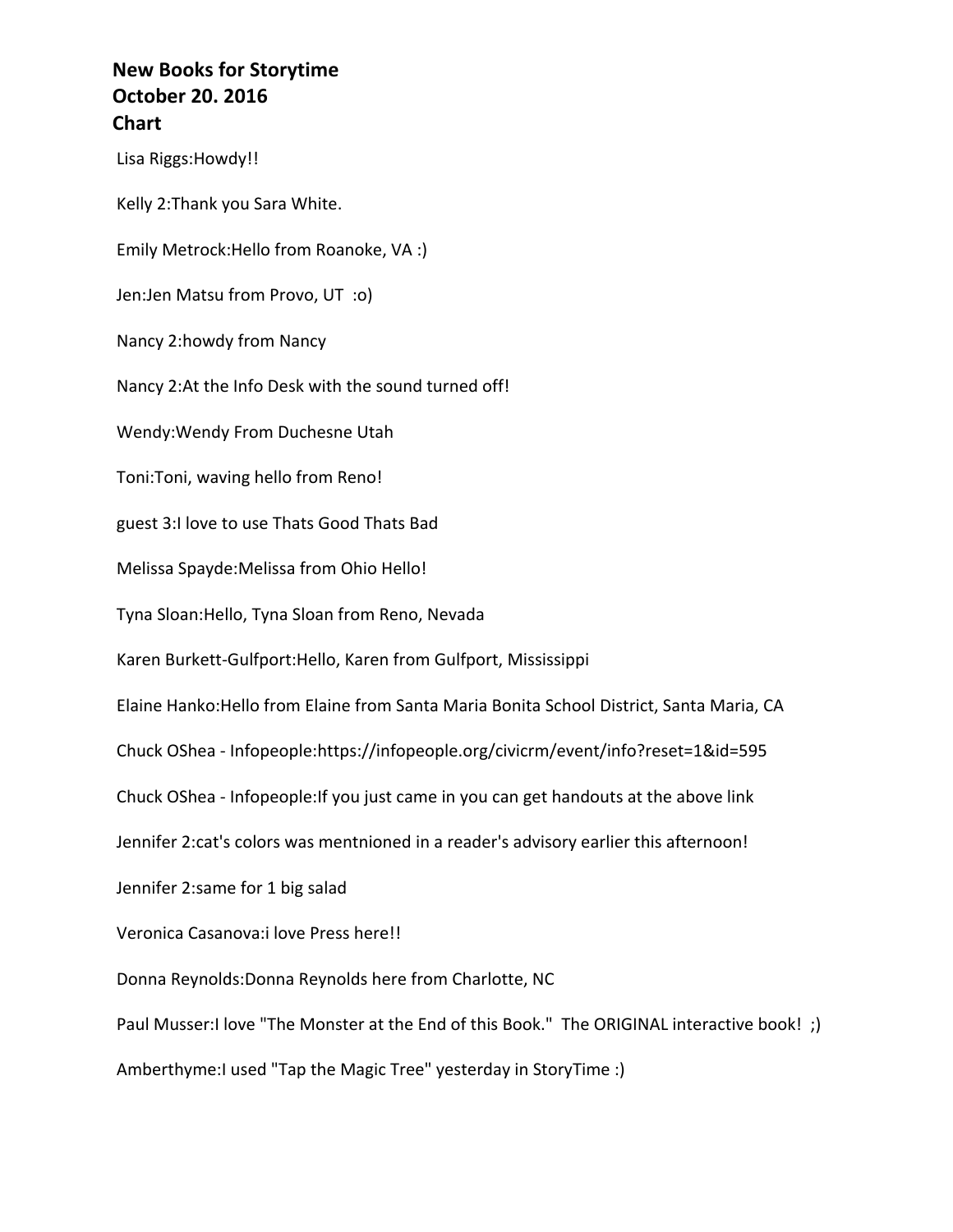Shay: Love Tap the Magic Tree!

Andrea Gowing:I love Don't Push the Button!By Cotter, Bill

Jennifer Santure: Thanks Chuck

Lela Wessner/Ross Price:will there be a certificate or a roster available for us government folks that have to record this for our standards?

Andrea Gowing: Tap the Magic Tree is awesome!

Val:I love Tap the Magic Tree as well! Kids love them and I just used it in my Tree/leaves storytime last week!

Kelly 2: Who wrote Tap the Magic Tree? I never heard of it.

Mary Augugliaro - Infopeople: Lela there will be a link at the end of the webinar so that you can get a certificate of attendance

Val:Christie Matheson 

Amberthyme:Matheson, C

Sara White:I make every book an audience participation book :-D

Ingrid:Love Press here, the kids always enjoy it

Myleen DeJesus:EVERY storytime

Lela Wessner/Ross Price:Mary, Thanks. We have 3 people in the office sharing the computer. How will that be recorded for a cert

Erin Warnick: touch the brightest star is by christie matheson as well

Lela Wessner/Ross Price:?

Andrea Gowing: That is a great one too

Jennifer 2:i think there's an interactive book among Disney ones...build a snowman with Elsa (i believe)

Andrea Gowing: Don't Push the Button!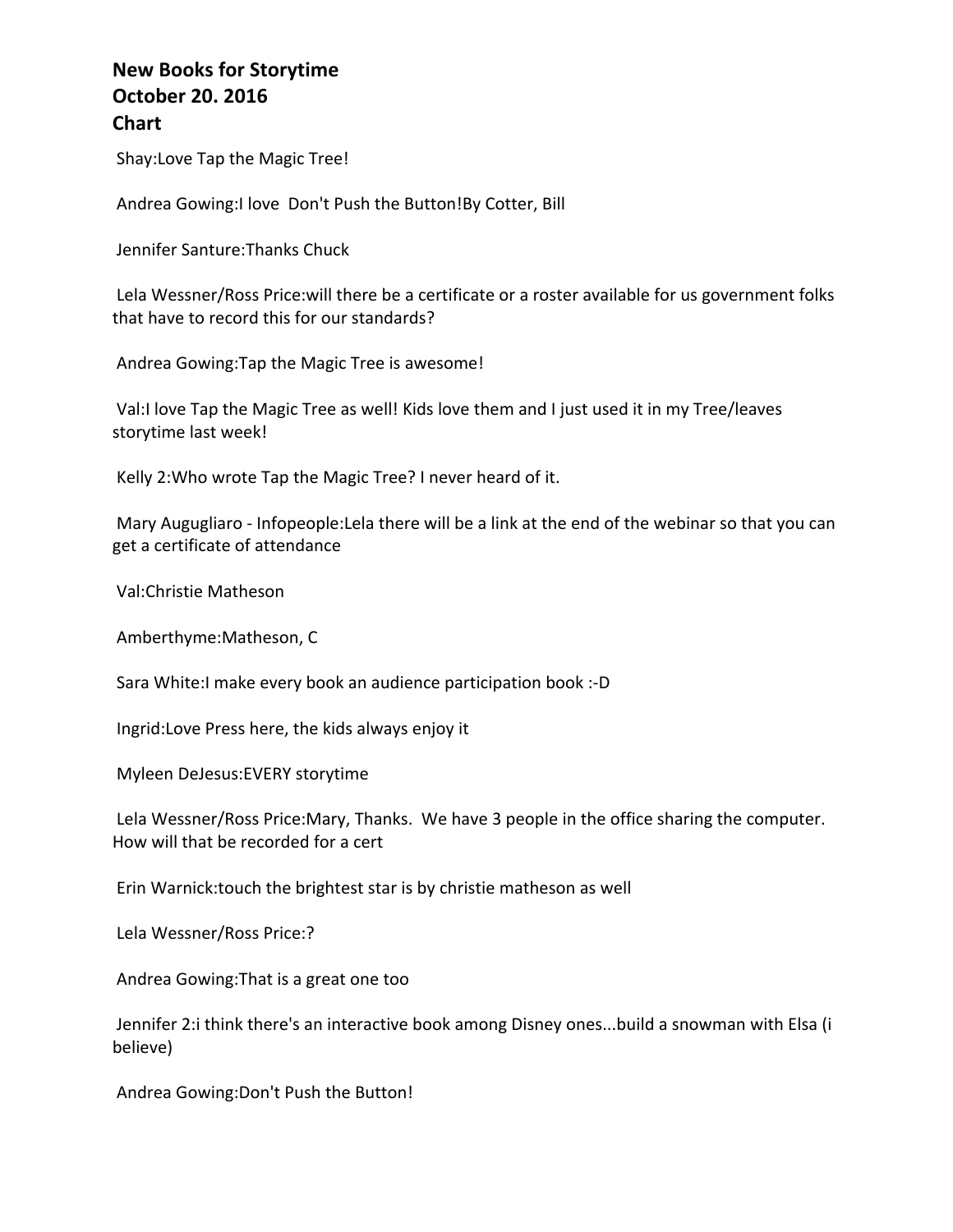Shannon Dailey:I used Tap the Magic Tree with a group of autistic kids--they loved the actions

Myleen DeJesus: There Are Cats in This Book (also a good title)

Beth Gallego:the Disney one is "Do You Want to Build a Snowman" by Calliope Glass

Jennifer 2:yes! that's it Beth

Mary Augugliaro - Infopeople:Lela, the certificate won't have your name on it so you can print out multiple copies

guest 3:Ish and dot are great for inspiring young artists

Lela Wessner/Ross Price:Mary, Thanks!

Penny: we just got madeline-it is an adorable book!!!!

jane ampah: snatchabook is also along the lines of wanted..

Beth Gallego:Novak's "The Book with No Pictures" was a big hit with 1st-graders.

Lela Wessner/Ross Price: Mustache Baby is one of our favorites.

guest 3:I love the Book with No Pictures

alanna jones 2:no pictures is great fun

Amberthyme: More BEARS!

Elizabeth Flores: Nominate good new books you come across for the CLEL Bell award at http://www.clel.org/suggest-a-title

Jennifer 2:Beth, you & I are thinking along the same lines...I was thinking about that one. I love that one!

Andrea Gowing: Love The book wiuth no Pictures

Jennifer 2:there's one similiar to

Tamara Palmer: We just got Ten Little Fingers, Two Small Hands also by Kristy Dempsey. I've put it aside for Tiny Tots storytime.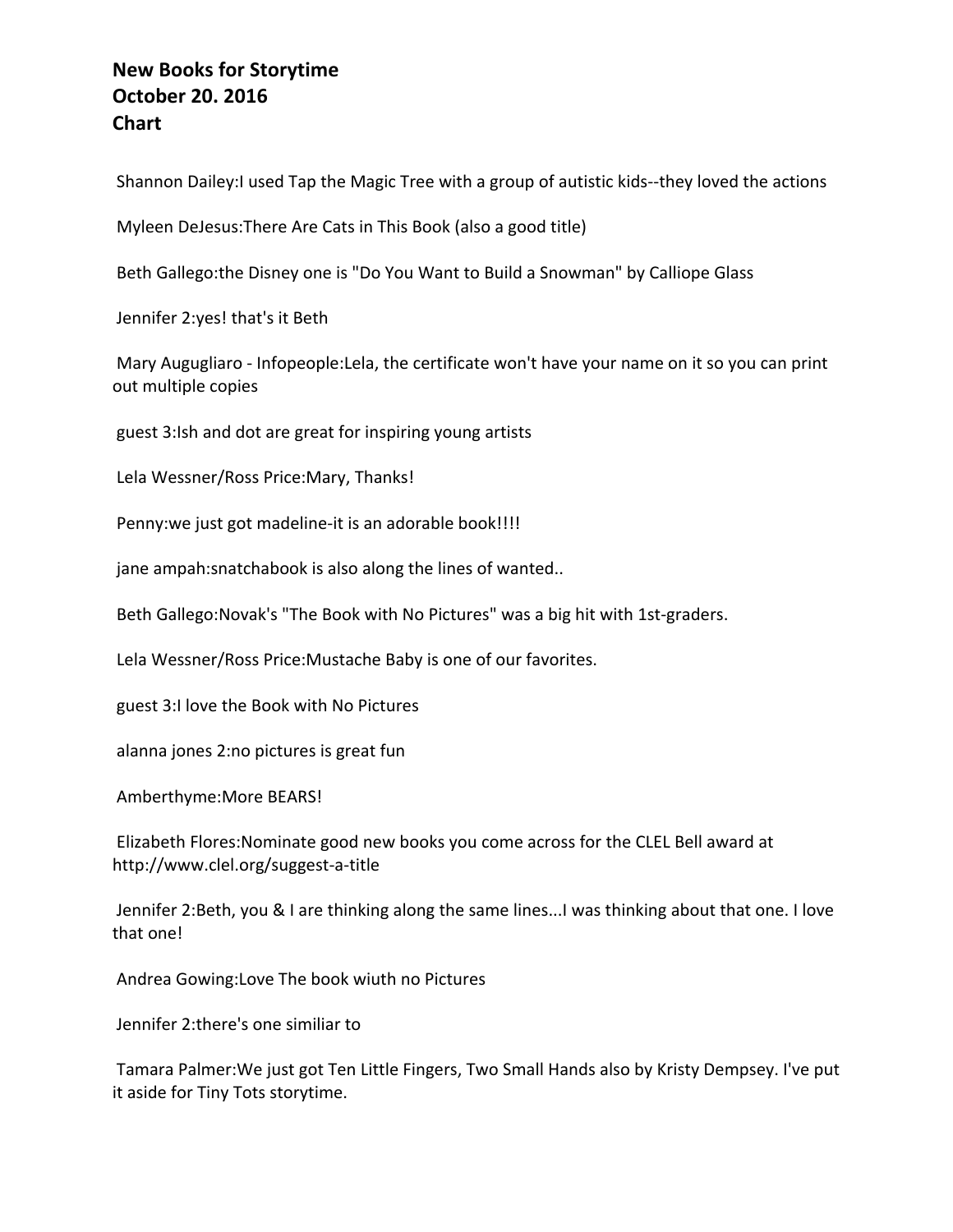Jennifer 2:"ten little toes" - ten little fingers

Michele: Blocks along with LEGO Play Days would be awesome!

Amberthyme:Yes!

Emily Metrock:Love Good News, Bad News by Jeff Mack :)

Jennifer: What are your favorite get ready songs

Amberthyme: If we get the LEGO Toddler StoryTime going again that would be an easy one to do

Marsha Wright:I love Jane Cabrera for this -- singing books!

Emily Metrock: Yes, love her Baa Baa Black Sheep book

Jennifer Santure: Yes, Jane Cabrera has a ton of good song based picture books

Susan Nilsson:i think it's pronounced "Tuke-tuke" at least in Guatemale it is...

Elizabeth Flores: I also like Maybe Mother Goose for sing

Kary Henry: Make sure to check out CLEL (Colorado Libraries for Early Literacy) and their website (clel.org) for great books for each practice with activities for the winning books.

Elizabeth Flores: Maybe Mother Goose by Esme Raji Codell

Sara White: In the pronunciation guide in the back, it says "took took"

Mary Goldberg: I love to use "The Seals on the Bus" it aways starts the giggles

ayoung: I love the Amazing Race! :)

Emily Metrock: Seals on the Bus is a hoot!

Courtney: Love Naoko Stoop! Her illustrations are wonderful!!!

Elizabeth Flores:Puddle by Hyewon Yum is a good new one for write, talk, and play

Beth Gallego:Does "Sing with Me" have the melodies, or just the words?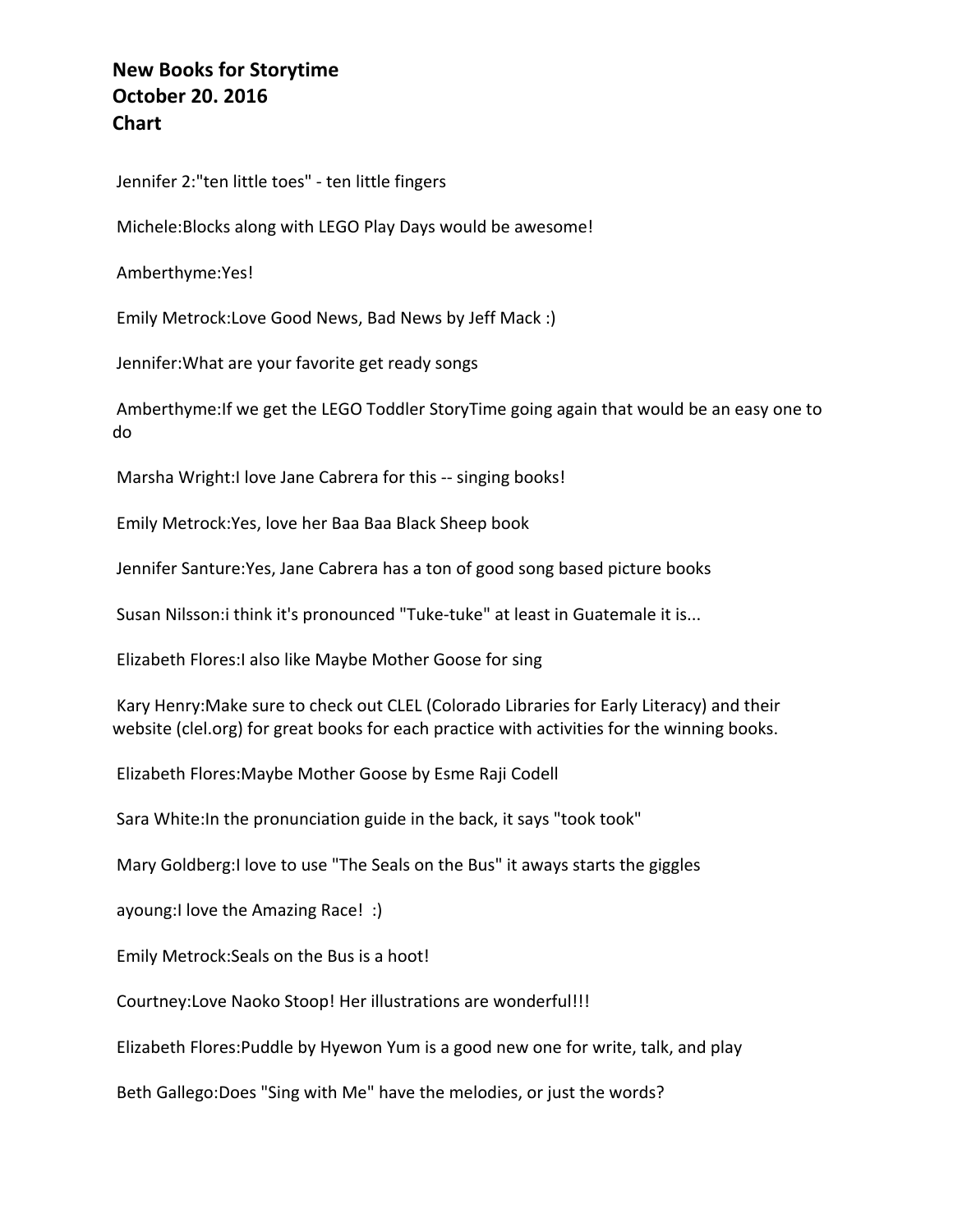Jennifer Santure:http://us.macmillan.com/singwithme/naokostoop

Tibby Wroten:My biggest complaint about the Naoko Stoop book is that it does not have any tunes listed to go with the songs!

Jennifer Santure: lots on youtube too, Jbrary is great

Andrea: Youtube is your friend for songs like this!

Evan Kendrick:Jbrary is another great resource for songs! And they have videos.

Tibby Wroten: There were quite a few I wasn't familiar with. :/

Andrea Gowing: You Tube search for songs is great

Beth Gallego: I usually refer folks to Jbrary for tunes

Andrea Gowing:Love Jbrary

Shay:Love me some Jbrary!

Beth Gallego: Thank you!

Tamara Palmer: We include Narrative Skills in Background Knowledge and put print Motivation together with Print Awareness.

Evan Kendrick:Saroj is the fairy godmother of early literacy!

Julia MacDonell: Can you spell the name of the author you just said?

Evan Kendrick:Saroj Ghoting

Julia MacDonell:Thanks!

Kenza Abtouche:http://www.alastore.ala.org/detail.aspx?ID=11542 i believe this is the book

heather:saroj ghoting

Kary Henry:/Her website is earlylit.net

Jennifer:I hope we will get a copy of this chat at the end. All of you have great suggestions!!!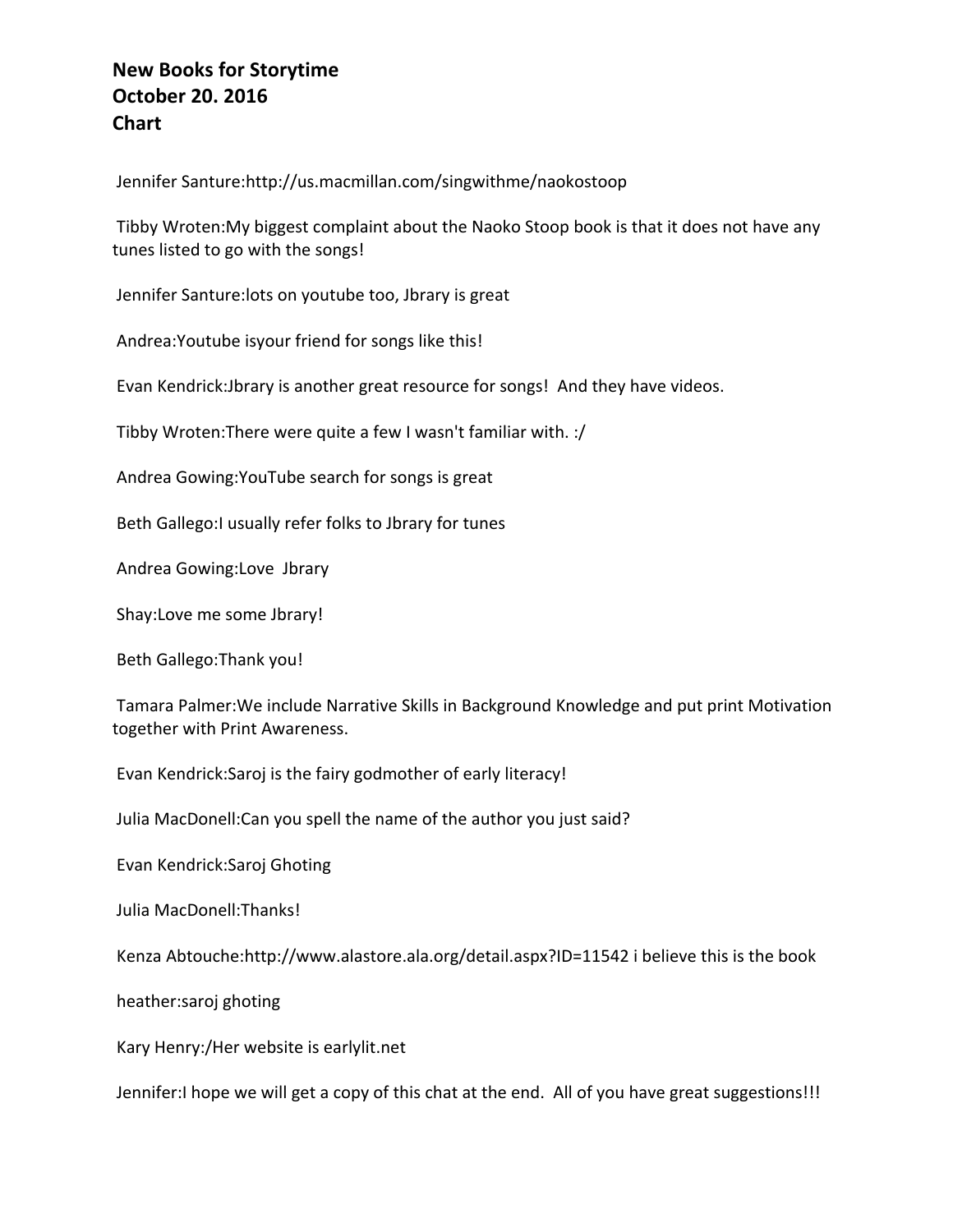Pat Bashir:http://www.earlylit.net/

Amberthyme: Wordless books are great to recommend for parents that cannot read or feel very uncomfortable with their reading skills

Pat Bashir: Saroj is wonderful!

Mary Augugliaro - Infopeople: The webinar archive along with the chat transcript will be available here https://infopeople.org/civicrm/event/info?reset=1&id=595

Donna Reynolds:Love There's a Bear on My Chair!

Jennifer:YESSSS!!!!!

Elizabeth Flores: storyblocks.org is another good site for song videos

Jennifer Santure: penguin problems- cute book

Michele: Penguin Problems is snarky and fun and PERFECT!

Mia:I LOVE Penguin Problems!

Sara White:Man, my library system doesn't have a LOT of these. Time for a giant purchase request!

Sara White:Are all of these already published, or are some forthcoming?

Kenza Abtouche:Sara, I just made a purchase request! (from SH/HP)

Jennifer Santure: Some are newly published

Emily Metrock:Love when the mouse jumps out in his underwear. Looking forward to the kids' reaction to that page! :)

Sara White:Oh good, Kenza! I might send Jackie a giant list with all the books I looked up that we didn't have yet :)

Jennifer 2:an example please?

Tamara Palmer: Books with alliteration are also good for Phono Awreness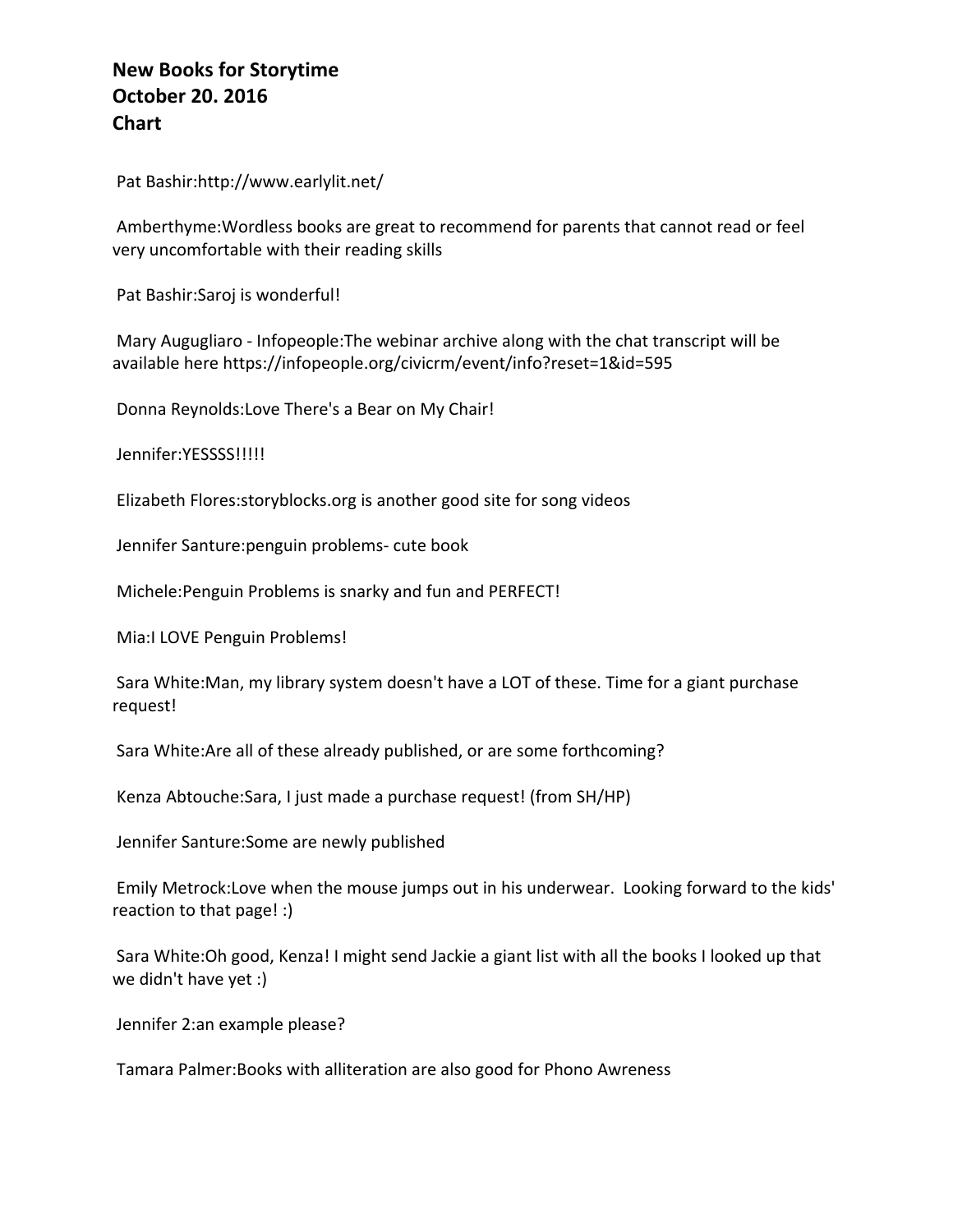Alexis:Kenza and Sara, I was seeing the same thing. I was going to make a purchase request but I don't think I'll bog down Jackie

Rosanne North-Jack:Llama Llama books are great for phonological awareness

Donna Reynolds:I do a mouse in the house flannel after that book and an action with children: Boing Boing Squeak....a bouncing mouse is in my house it's been there for a week. They love it!

alanna jones 2: anyone else have problem with sound?

Sara White:(oh yay, hi Alexis! I'll CC you guys on the email I send Jackie, maybe?)

Jennifer Santure:hehe

Amberthyme:Tanka Tanka Skunk! by Webb is good for this

Lela Wessner/Ross Price:I love all Llama Llama books. My storytime people request it so I know they love them also.

Mary Augugliaro - Infopeople: If you are having audio issues, you can call in: 888-450-5996 passcode 264311#

Emily Metrock: Love the Bouncing Mouse song, but it is such an earworm! Had it stuck in my head yesterday :P

Jennifer 2:yes it does thank you

Jennifer Santure:Ah, I just used Bella's Fall Coat in today's storytime :)

Rose: Even for non English speakers?

Amberthyme: I add a definition if they don't understand

Jennifer Santure: same

Beth Gallego:I tell parents one of the reasons we read picture books is for the words that we don't hear every day.

Evan Kendrick: Yes. Even for non English speakers

guest 3:I had a little boy saying Vulture to me today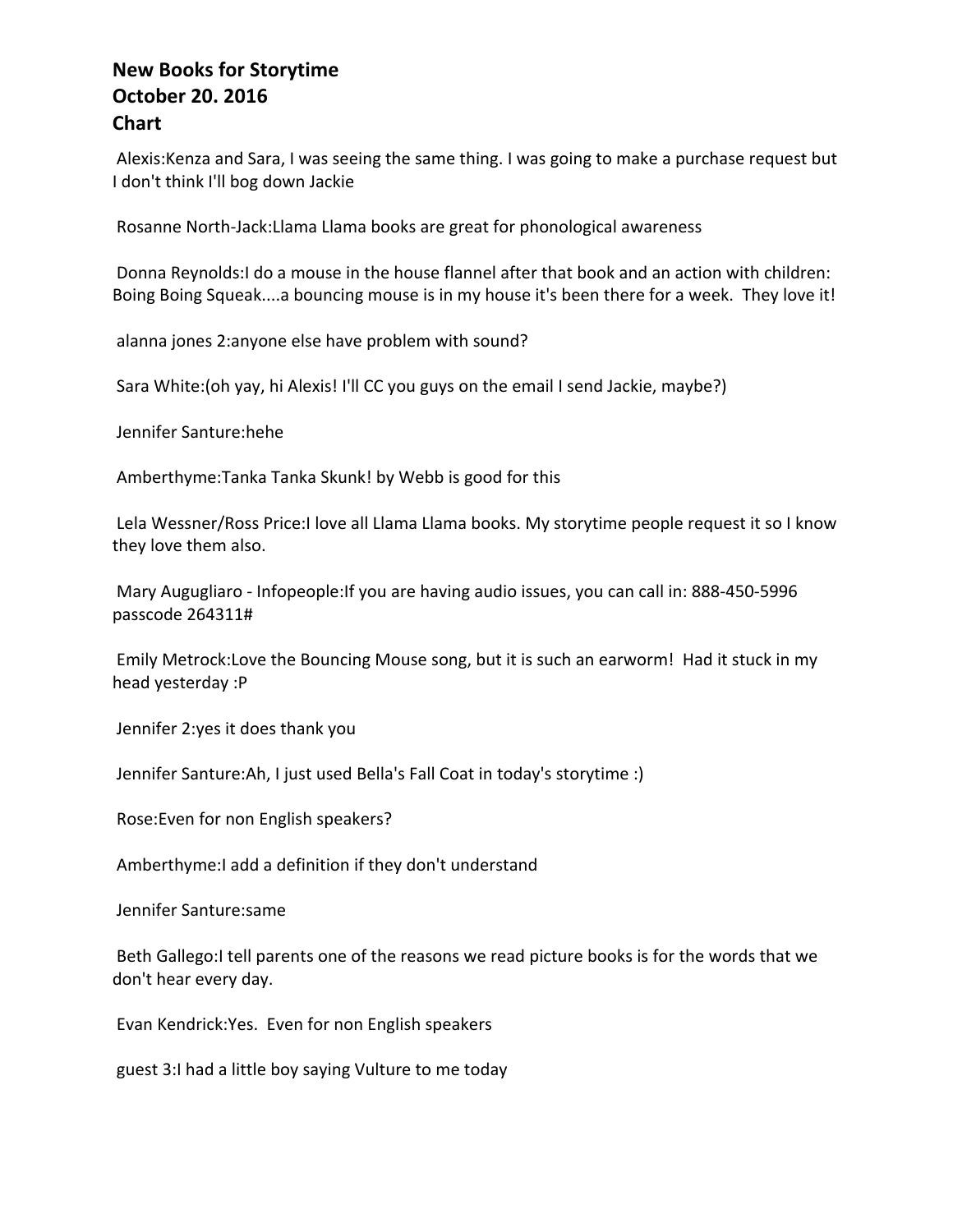Beth Gallego: Read "Caps for Sale" - What's a peddler?

Rose:I did not realize that, I find myself changing the words or explaining what it means.

Evan Kendrick: Explaining what it means is good.

Jennifer Santure: I think explaining is good

Evan Kendrick: And maybe offering some synonyms.

Emily Metrock: Hippopposites has great vocab words

Evan Kendrick: How else will they learn new vocabulary though if they only hear the same simple words they know?

Marsha Wright: Like Flotsam?

Celeste Edge:Love Orange Pear, Apple, Bear for basicvocabulary; then serve fruit!

Evan Kendrick:This is why it is best for people to speak and read in the language they know best with their children.

Kelly 2:Yaaasss OPAB!

Sara White:I love A Hungry Lion or A Dwindling Assortment of Animals

Beth:"King Baby" is great!!!

Emily Metrock: Oh, my gosh, I LOVE that book, Sara!

Donna Reynolds: How about: Is That Wise, Pig? by Jan Thomas

Kary Henry: They All Saw a Cat

Marsha Wright:Is Flotsam an example of narrative skills?

guest:I like Marta! Big and Small illus by angela dominguez

Rose:I saw that book at our Book Fair last week. Adorable!

Sally Fancher: Troll and the Oliver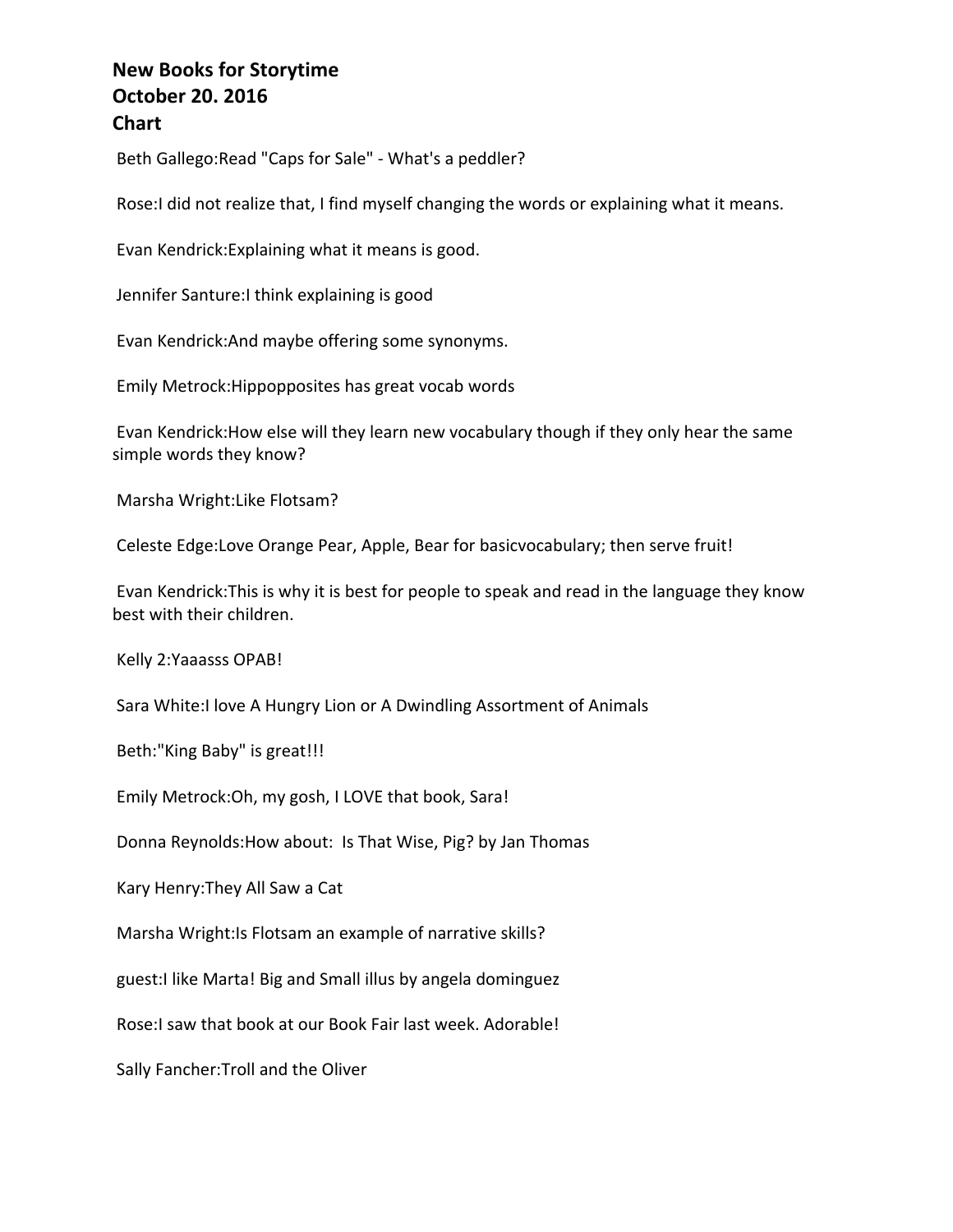Elizabeth Flores: It Came in the Mail by Clanton

Kirsten Dees:I Don't Want to Be Big by Dev Petty

Mia: Was Still a Gorilla mentioned? That one was fun at storytime!

Sara White:I did Hungry Lion yesterday with the early literacy tip to parents to read books with words their kids won't necessarily understand to help build vocab

Tami: Monsters Go Night-Night by Aaron Zenz

karen guest: the black book of colors

karen guest: it's good for braille

Sara White: Puppies!!! by Kevan Atteberry

Jennifer 2:if kids aren't focused & you need them to sit..."criss-cross applesauce" always seem to work!

Valerie:I love the book Get Out of My Bath! by Nosy Crow

Sara White:Sorry, PUDDLES, not puppies, yeesh.

Sara White: Apparently cute animals are on my brain, lol.

Nancy 2: Little Red and the Very Hungry Lion

Marsha Wright: And isn't her new one Butterflies or Birds?

Amberthyme: Does anyone use Non-Fiction in their Storytimes?

Marsha Wright: Where puddles goes crazy over them?

Sally Fancher:yes

Amberthyme: Any favorites? There are some baby animal readers that look fun

Susan Nilsson:i use non-fiction... showing pictures and talking... like Pumpkin Circle

Sally Fancher: weather, animals, health NF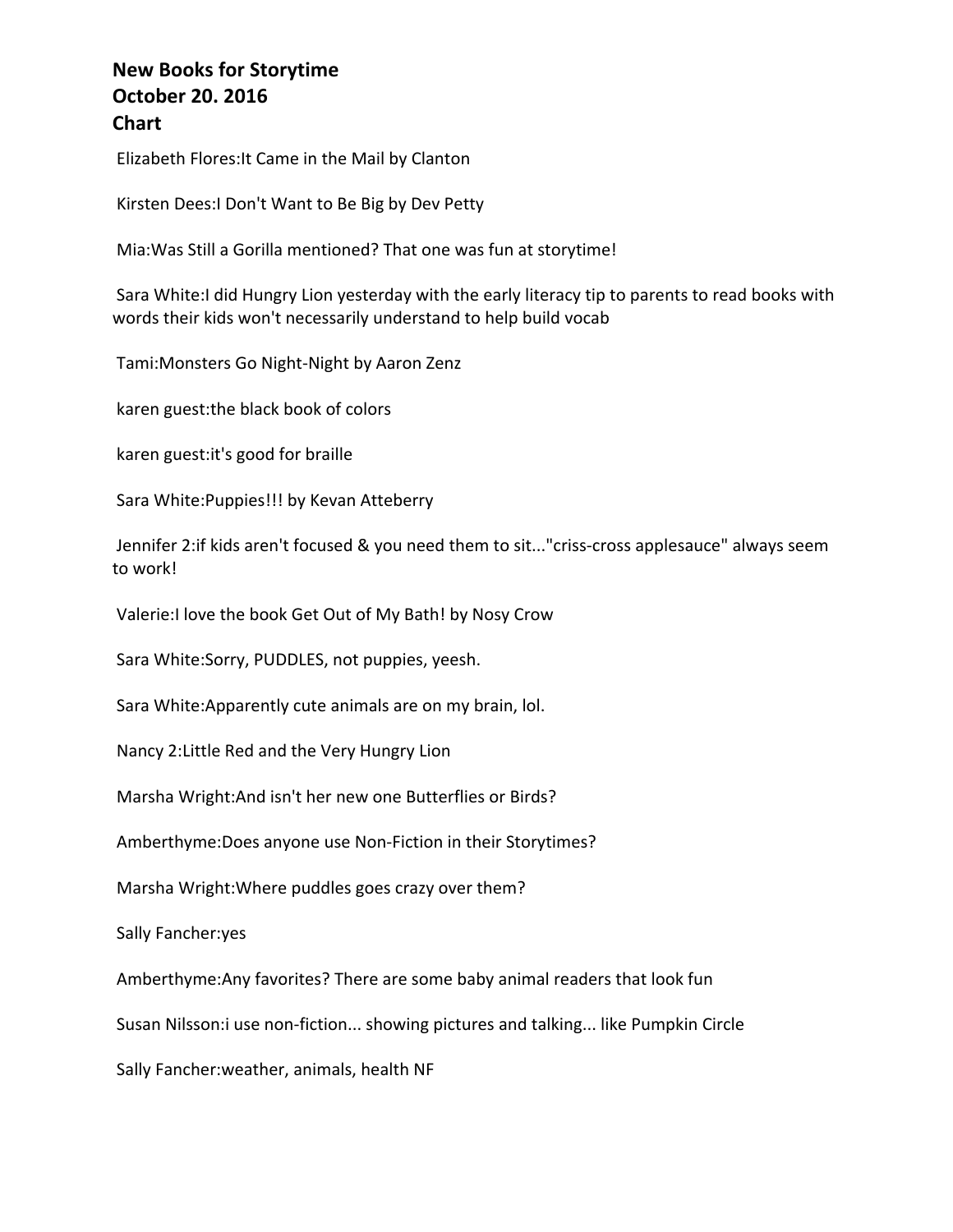Lisa Riggs 2:yes, we use non-fiction

Kelly Heaton: Pebble Plus series are great nonfic titles for storytime

Taarna:I love Old MacDonald had a Truck! So fun!

Odessa:I do use non-fic, just talking and showing pictures.

Amy:I use NF in every stortyime. Favorite imprints: Pebble Plus, Seedlings

Michele: Old MacDonald Had a Truck is wonderful! Such a great retell of this song.

Tamara Palmer: Love Old MacDonald Had A Truck!

ayoung:I also like Pumpkin Circle for storytimes

Tyna Sloan:I use the 50/50 rule with fiction and non-fiction. (part of our common core in the school district)

Amberthyme: Big Bug by Cole has a different way to describe size

Monica:Gail Gibbons is my go-to for storytime non-fiction

Tyna Sloan: steve jenkins

Rose:P0544344

Paul Musser:Swim! Swim! by Proimos is a great book for a "friends" theme.

Tyna Sloan:semour simon

Teresa Innes: Watch the Pumpkin Circle video - it's brilliant!

Monica: Following directions

Dessa Gunning: this time of year I share The little old lady who was not afraid of anything is older but fun to read.

Teresa Innes: I always practiced introductions

Andrea Gowing: Lack of scissor skills is huge!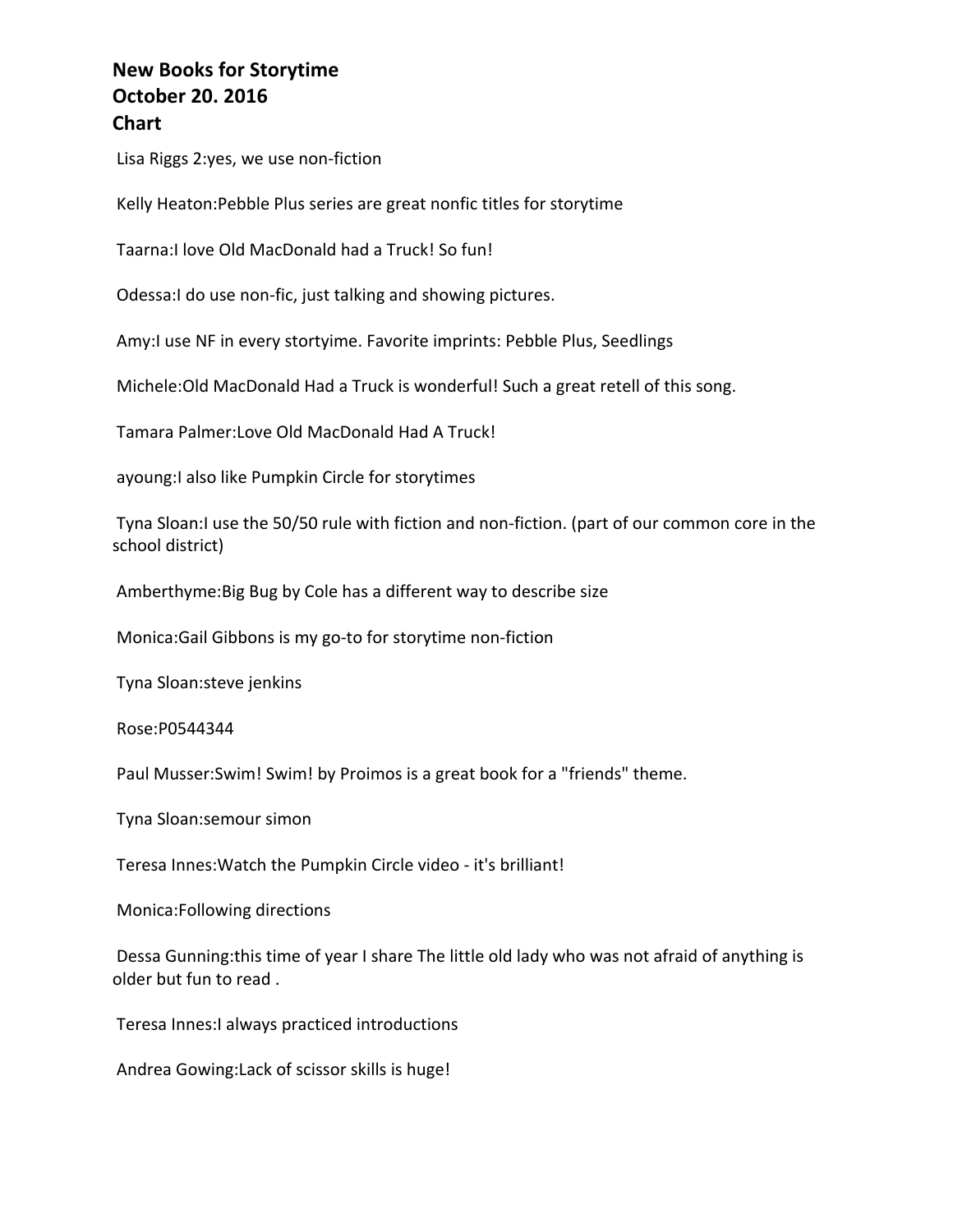Bree Herron: Counting to 100, basic math skills, alphabet, their names, parent's names, basic art cutting, gluing.

Amberthyme: Jenkins is fun, I usually use his books for class visits. I'll give him a try for ST

Kelly Heaton:Inocming K students need to know: rhyming, letter recognition, answeres to basic questions like, "Why do w wash our hands?"

Shay: I have age appropriate scissors for that reason!

Celeste Edge: Please teach kindergarten students to open a milk carton

Tami:Simple basic facts - colors, letter names, animal sounds, etc.

guest 3: When I break out the scissors during Story Time. The parents are shocked

heather:K teachers love that we talk to our parents about the 6 early lit skills

Donna Reynolds: Work on making choices in cafeteria and carrying lunch tray.

Monica:I've learned to only do scissors once I've gotten to know the parents, to easier talk them into it

Bree Herron:I struggle with getting my parents to let their kdis do crafts alone! I am constantly reminding them that it is for the kdis

Jennifer 2: i could use a refresher on opening a milk carton at times ;-)

Rose:P0544288

vscrivner: Sitting, being able to say what they need.

Monica: Milk cartons are tough

Susan Nilsson:I like using cutting from hole to hole on an index card to practice using scissors for the very beginners...

ASAUCEDA: SITTING IN A CIRCLE, LINING UP

Tami:zipping up a coat

Monica:Love the Lola/Leo books!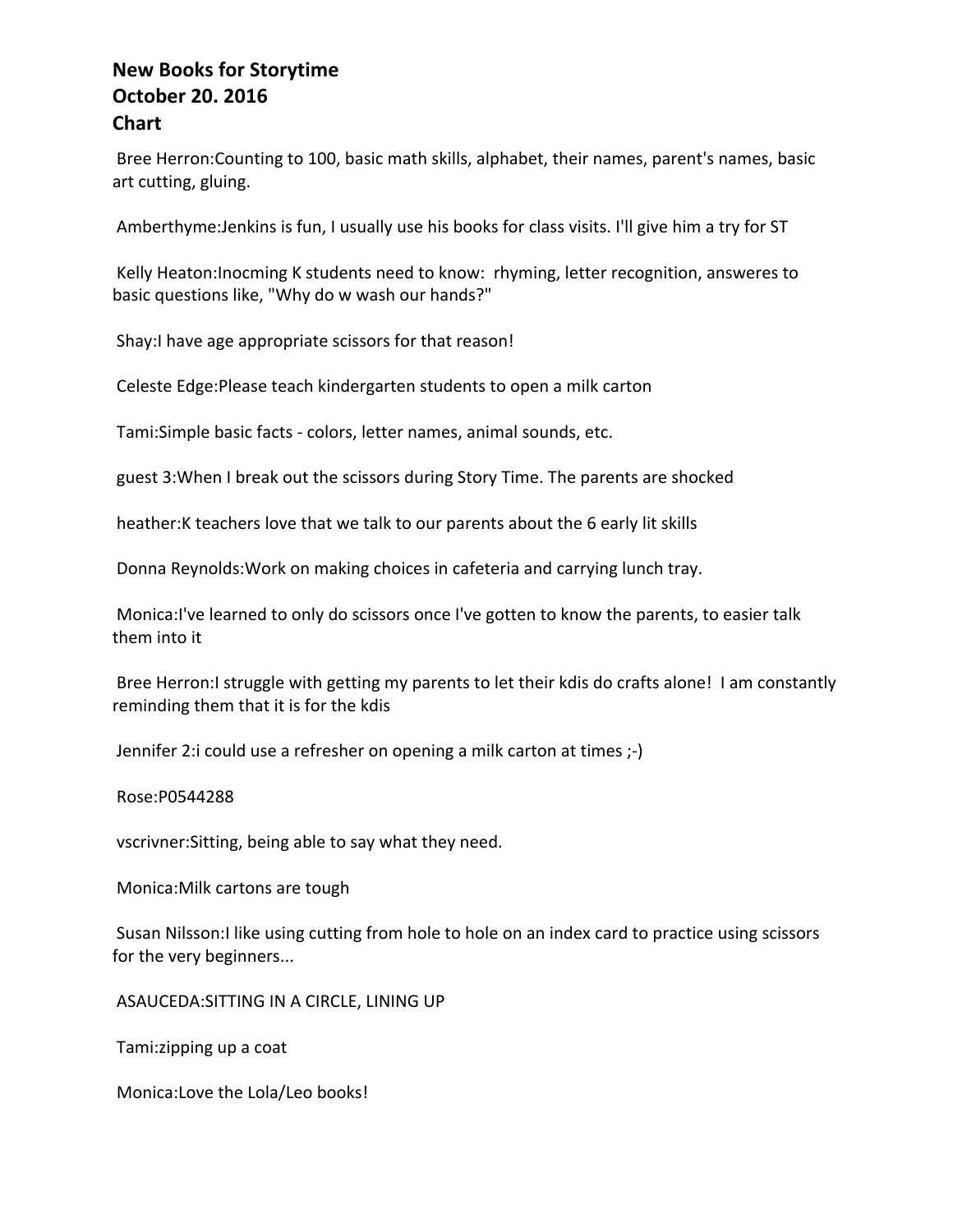Donna Takeuchi:Raising hand and waiting to be called on to speak, lining up

ASAUCEDA: KNOWING THEIR NAME, PARENTS NAME

Celeste Edge: Our principal used to spend the first two weeks on his knees in the lunchroom

ASAUCEDA: Knowing their colors, shapes, tune of alphabet song

Tyna Sloan: Real sisters sounds like a tear jerker

Ellie Epperson: Anyone else have a more conservative crowd that don't want diverse books?

Jennifer Santure:No...

Sara White: Do they anyway!!

Sara White:them

Ellie Epperson: No just my stroytime parents

Evan Kendrick:Children need to see themselves reflected in books!

Ellie Epperson:not a general statement

Susan Nilsson: I love my diverse and accepting audience!

alanna jones: i agree

Evan Kendrick: They don't need to read those books then.

Kary Henry:All children deserve to be seen in books. This is a way we can expose children to the world around them.

Bree Herron: Ellie, I see that with some of my parents, and espeically about kids with special needs

Susan Nilsson:People with 2 moms exist and they deserve to hear stories about them

Susan Nilsson:\*themselves

Pat Bashir:I think that is the best crowd to introduce diverse books. Their kids need to be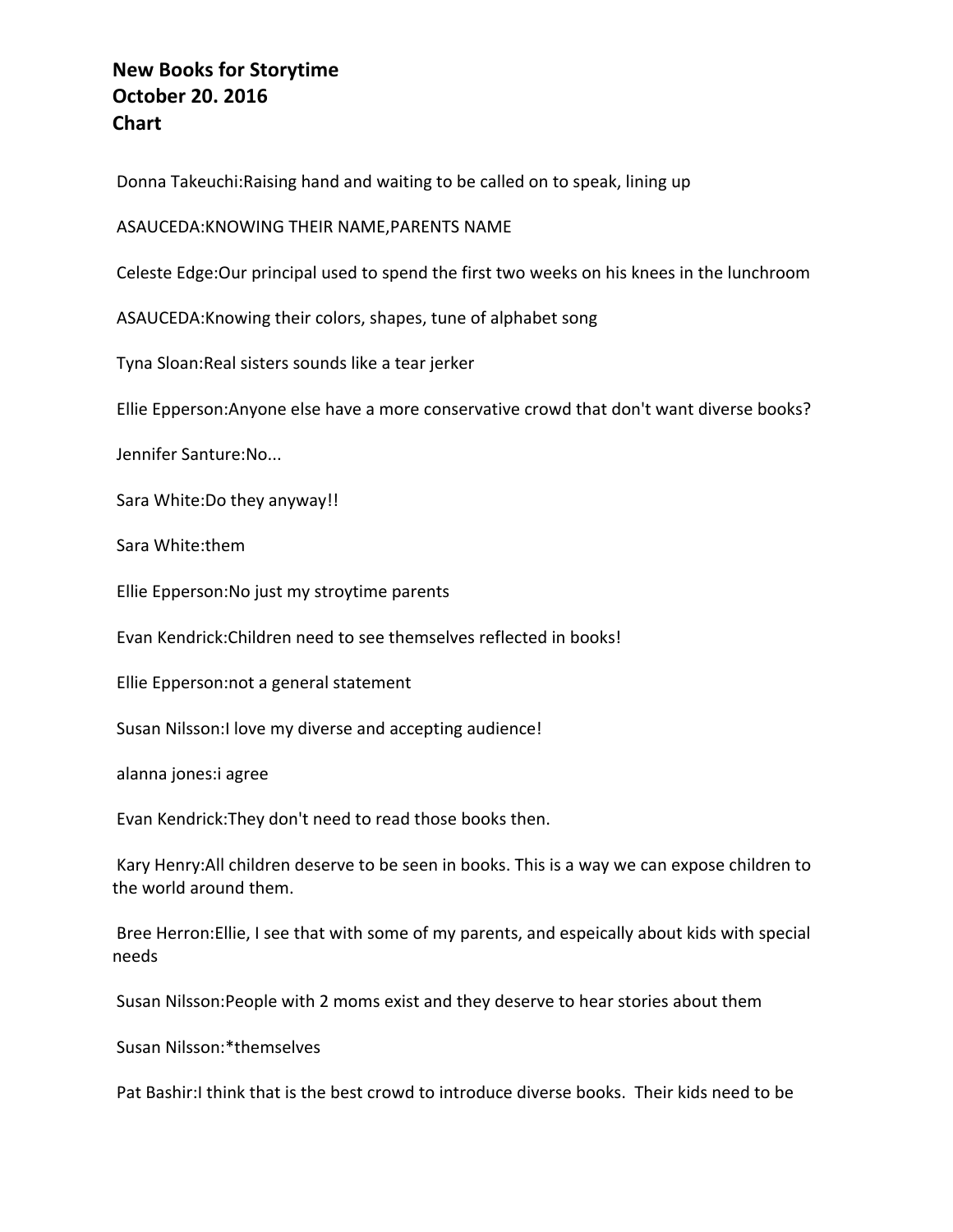exposed to multuculturalism.

Evan Kendrick: That's why we are the public library!

Penny: lagree- Children need to see themselves reflected in books!

Andrea: The more I use diverse books in my ST, the more diverse my audience becomes. It's amazing and beautiful.

Pat Bashir: I agree Andrea!

Kenza Abtouche:I worry a lot about all the books I do that have mothers and fathers and so many of the songs that we do that reinforce that idea, but in my storytime, I wouldn't be able to change them for my storytime because a lot of my families are very conservative.

Kary Henry: Andrea, well put!

Sarah Jo Zaharako:Music Is... by Brandon Stosuy. Just came out this month. Many cultures are celebrated including girls wearing hijabs. It's a board book.

Beth Gallego:Also, you (general you) don't know what the home situation of the families in storytime are. There could be kids with 2 moms or 2 dads in your storytime, and nobody knows.

Jeff T.: l echo what Pat says: everyone can learn by exposure to diversity

Amberthyme:Flannelboard stories can be made with more multicultural families than may be found in the original book

vscrivner: Children begin to see at there are all kinds of people as they meet other people outside their community.

Patricia Padovano: Andrea, that is so true. Exposure is very important.

Tyna Sloan:Rudas= rude Horrendous hermanitas = horrendous little sisters

Evan Kendrick: In the current climate, we need diverse books more than ever.

Megan Fox: Ming Goes to School is a very sweet story. Used it in our outreach--theme was going to school

Rose:P0545148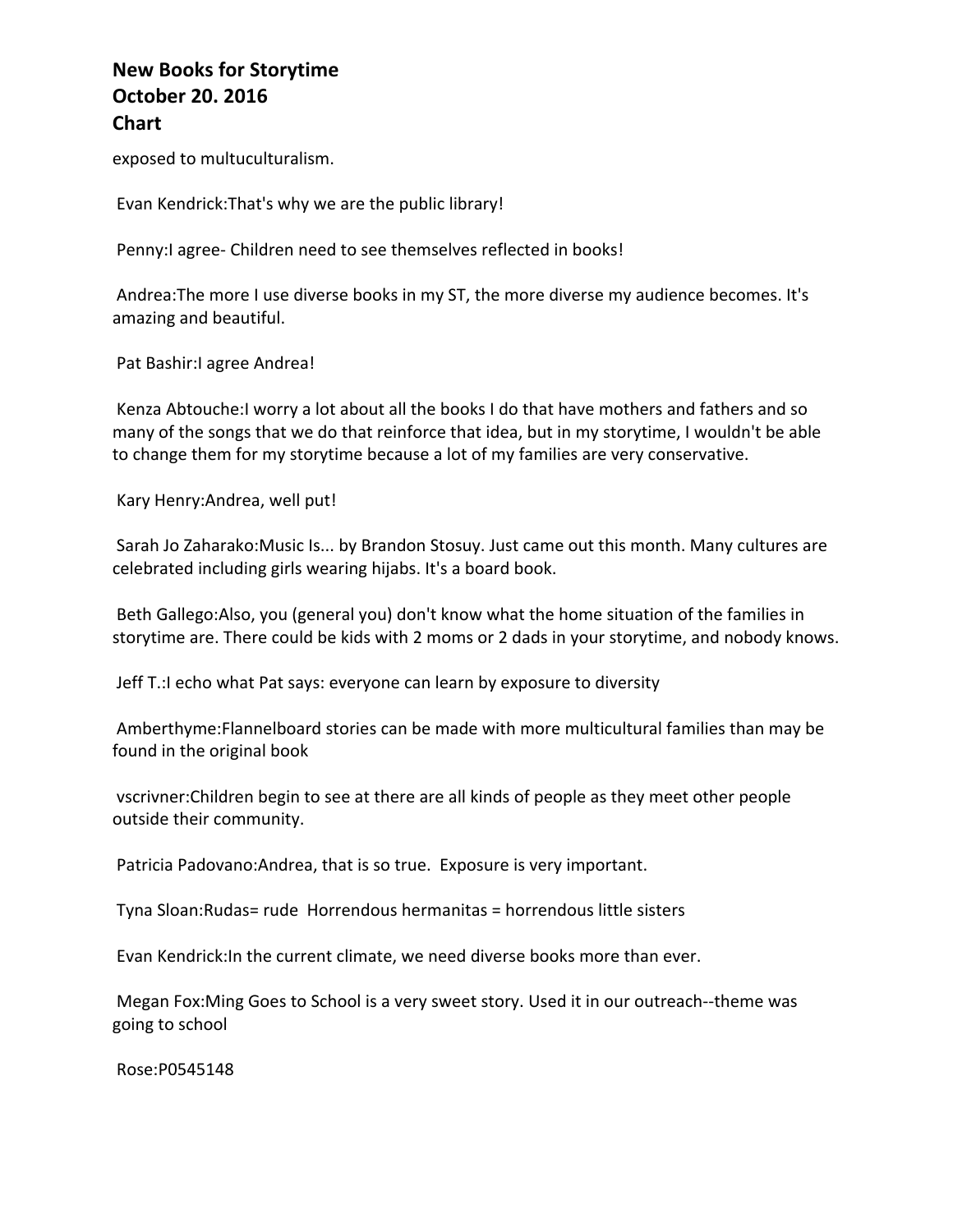Evan Kendrick:Native American

Michele:Portuguese

Jessica Chu:Armenian

Mia:Indian

Kary Henry:I'd like to see more homeless/impoverished children in books!

Julia MacDonell: kids with disabilites!!!

DC:East Indian

Andrea Gowing:LGBTQ

Sara White:Native American, for sure.

Morna: Native Americans, Pacific Islanders!

Kenza Abtouche:Arab American/Middle Eastern

Teresa Johnson:native American

Jennifer Santure: Native Americans- highly underrepresented

Sue Vater Olsen: hunters

Susan Nilsson: More Latino/a characters!

Meghan Day:Armenian

Elizabeth Flores:Korean

Dessa Gunning: Native American with all tribes

Paul Musser: Chinese. And not just books about Chinese New Year!

Jennifer Santure: especially in modern contexts

Maggie Lai:bilingual chinese books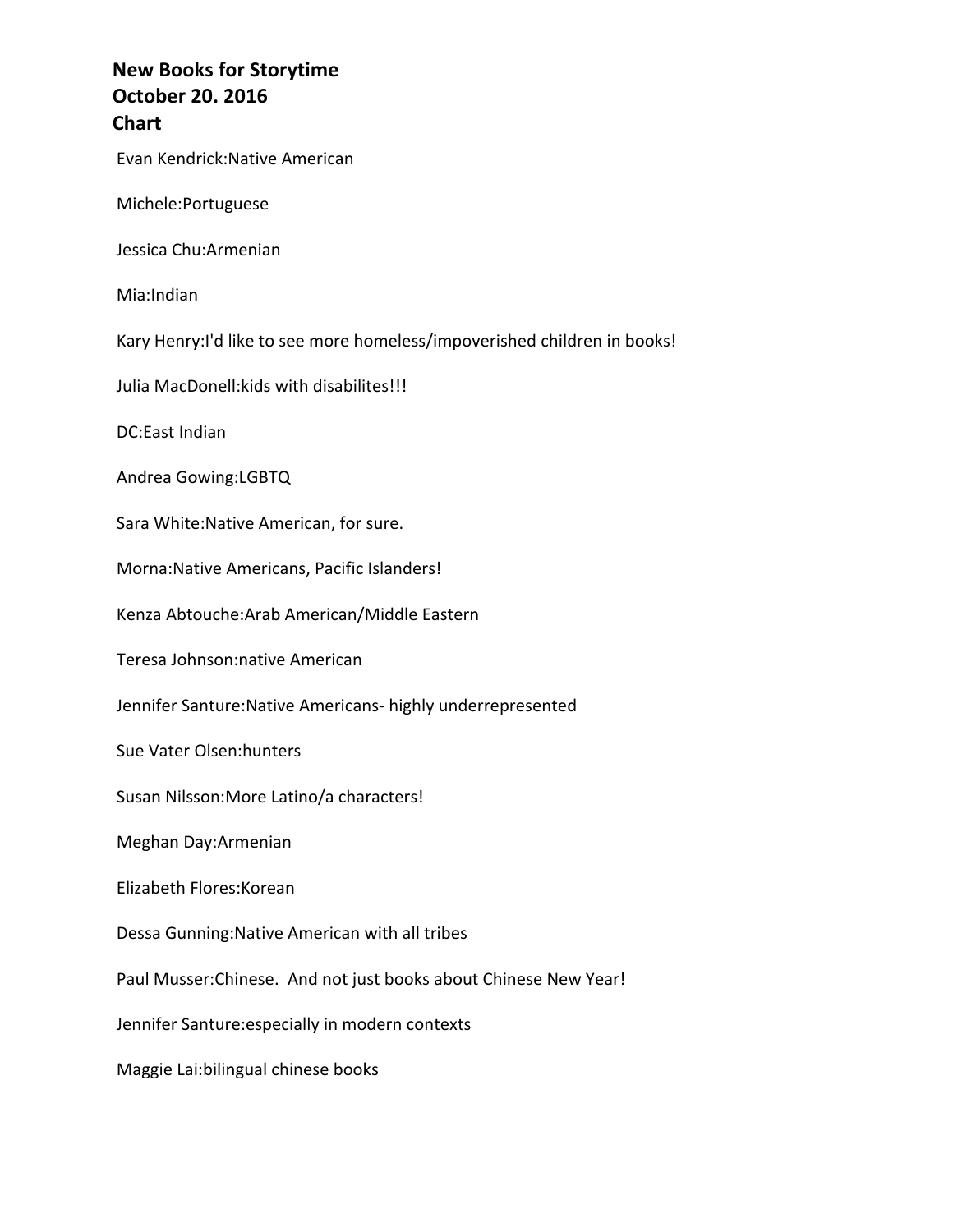Val:Asian American

Amberthyme:Hmong

Evan Kendrick:And not just about the cultures but WRITTEN by members of those groups

guest 3:I think I am beginning to see more people from India

Sara White:All books that are just about kids being kids, not "issue" books featuring people of color.

Morna:same here

Beth:Croatia

heather: Thunderboy Jr -- Sherman Alexies children's book

Sue Vater Olsen: rural settings

guest 3:I do agree that there are not enought Native American books

alanna jones: senegalese

Amy: More everyday books, like Leo or Lola featuring all kinds of families

Val:Grace Lin does good Chinese American stories. But hope she can write more!

Sara White:Andyes, #ownvoices books!

Jennifer Santure: Thunderboy Jr is great, but we need more

Megan Fox: Rural settings

Elaine Hanko: Mixtec Filipino

Jennifer 2:i like what you menitoned Andrea

Andrea: Chinese boys, also families illustrated wearing Near East clothing

Pat Bashir: More Muslim characters.

Andrea Gowing:Loooove Peck, Peck, Peck!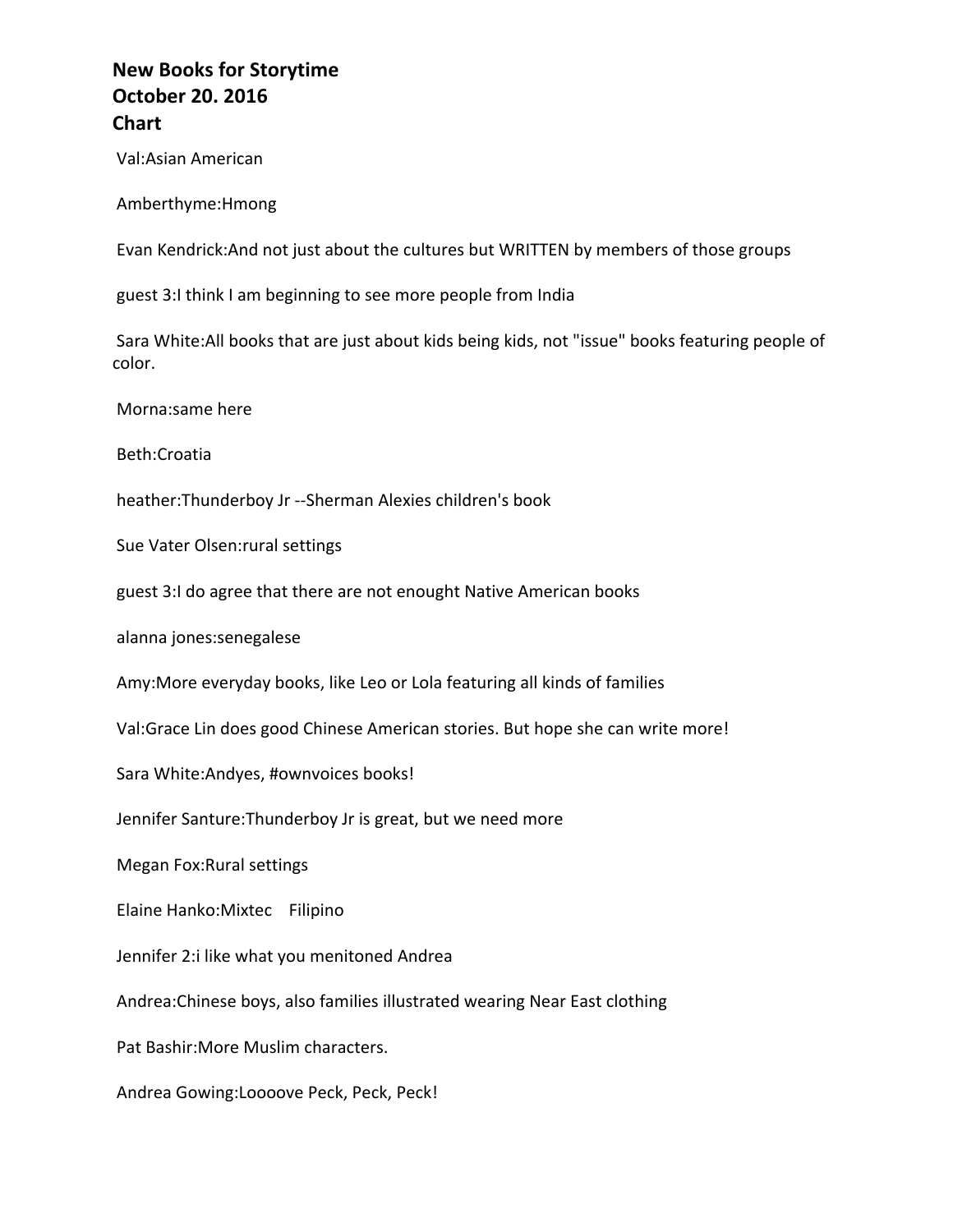Lindsey Carr:I love Peck, Peck, Peck

Emily Metrock:Love ALL the Steve Light "Go" books! So much fun to read aloud.

Tyna Sloan:international childrens digital library

Myleen DeJesus: more immigrant stories (from any culture) for younger readers would be a wonderful addition to any collection, please!

Tyna Sloan:http://en.childrenslibrary.org/

Andrea Gowing: Little finger poke through... love it

Elizabeth Flores:south america

Beth Gallego: Some older books I love are Rachel Isadora's "Uh-Oh!" and "Peekaboo Morning" and "Peekaboo Bedtime"

Susan Nilsson:"I'm New Here" is a good immigrant story for young (ish) kids

Donna Reynolds:Woodpecker by Hap Palmer (I think) good lummi stick song for Peck, Peck, Peck

Monica: I LOVE the "Cradle Me" and related board books

guest 3:This has been a great webinar!

Amberthyme: Kids that have disabilities without them being "issue" books as well

Jennifer 2:yes amberthyme

Lela Wessner/Ross Price: anti bullying

guest 3:I was so happy to see a new book about Celiac

Jennifer 2:i agree Lela...

Rose: who is the author

Rose: words are fuzzy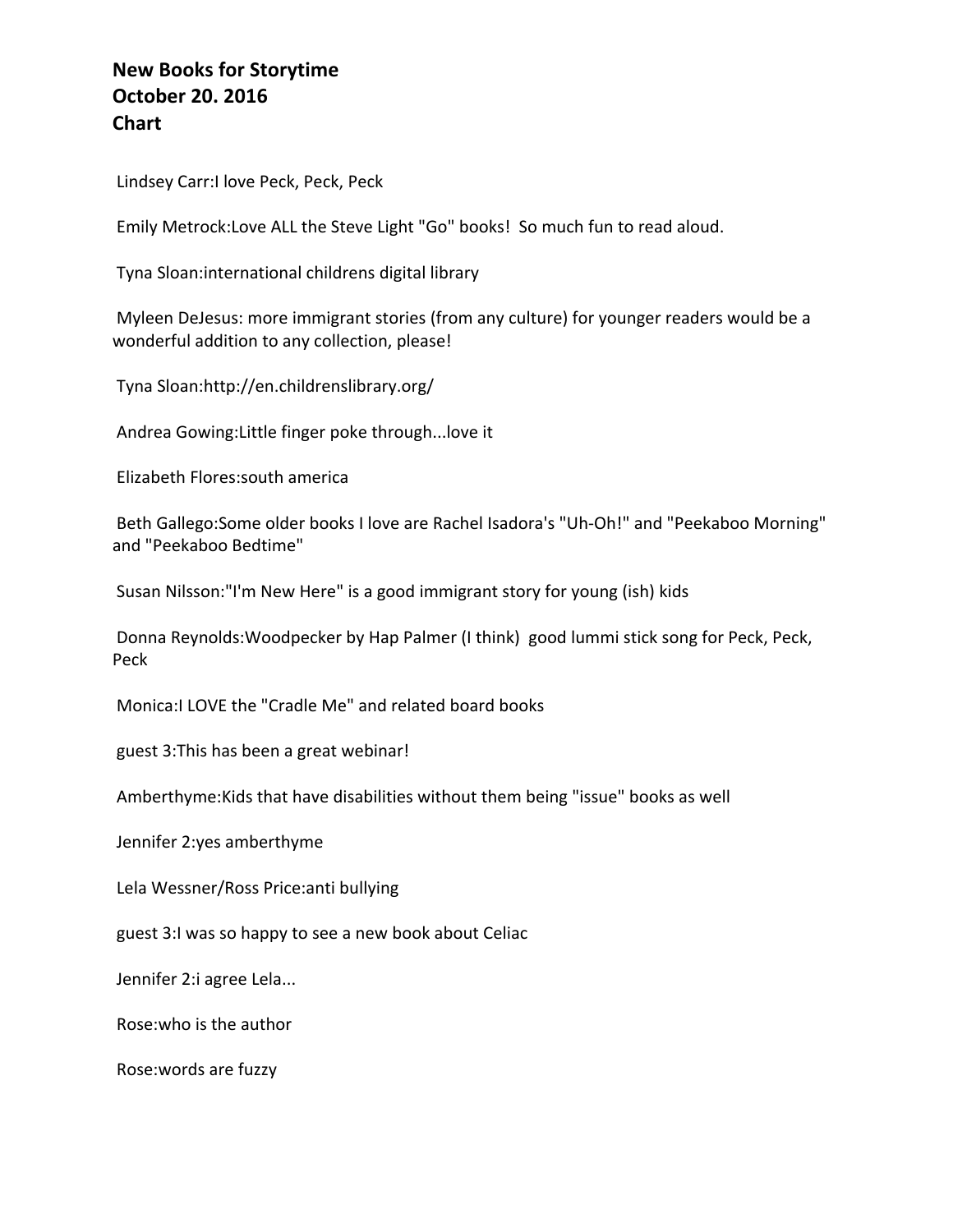Evan Kendrick:I also thinking shelving those books in the picture book area as opposed to in non-fiction is a powerful statement.

Susan Nilsson:I'm New Here is by Anne Sibley O'Brien

Kary Henry: clel.org!

Wendy: Thank you so much! This was great!

Rose: My heart Fills with Happiness

Jennifer 2:maybe even ones about the diversity of families...like how not all families are made up of just mom & dad but aunts & uncles or grandparents etc

Jennifer Santure: Flannel Friday

Kaitlyn: Thank you this was awesome

Nancy 2:Thank you, Penny!

Kenza Abtouche: If your library is near tribes and reservations, they often have their own picture books. The tribes near our library gave us awesome big books.

Melissa Spayde:Awesome webinar Lots of new books that I have not done yet. Thank you!!

Marsha Wright: Thank you for the awesome webinar!

Rose: Yes, Thank you

Beth: This was great!!

Chris Murray: please list the download for these handouts again

Toni:so many great ideas here. thanks to all of you!

Shari Brown: Thank you

guest: Thank you!!!

Kenza Abtouche:Thank you1

Dessa Gunning: Thank You Penny for all the great Info.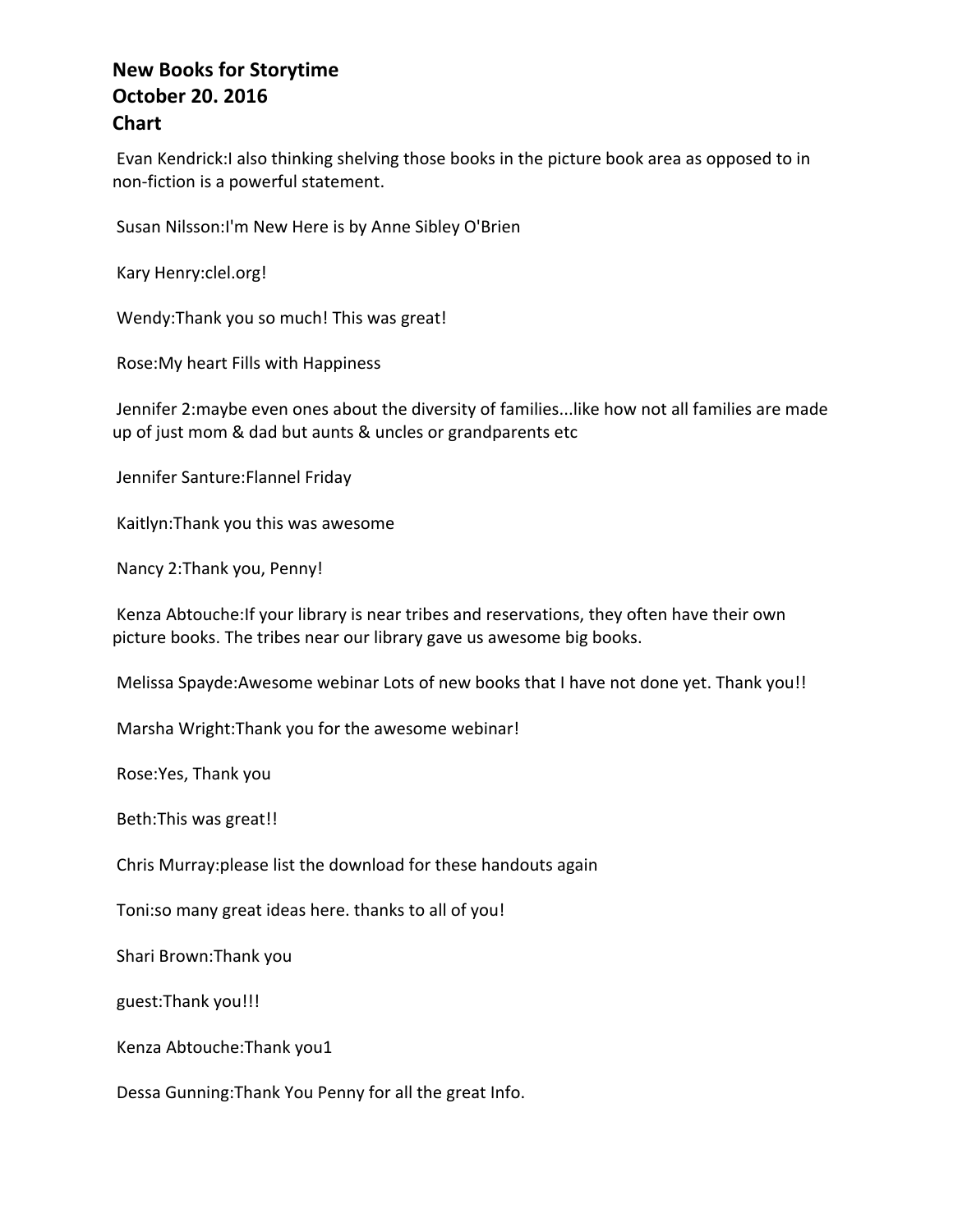Jennifer Santure: Thanks Penny!

Jen:Thanks!!

Shannon Dailey: Thank you, Penny! As always, you are amazing!

Mia: This was great! Thank you!

Teresa Johnson:Thank you

Lindsey Carr: This was perfect!

Andrea: Awesome, thanks!

Monica:I have a giant collection of blogs that I follow on feedly.com. I found have a feed aggregator is super handy.

Lisa and Marie:jjjj

Donna Reynolds: Thanks. It was great!

Anita Shinall: Many thanks!!

Megan Fox: Thank you, thank you, thank you!!

Rose: Do you have completion certificate?

Jennifer 2:thank you everyone. this was great!

Amberthyme: Thank you :)

Padma S: Thank You!

Beth Gallego: Thanks for a great webinar! I'd love to see it next year, too!

jrose@mahopaclibrary.org:Thank you...really helpful!

alanna jones: well planned. thanks

Gena Ball: Thank you.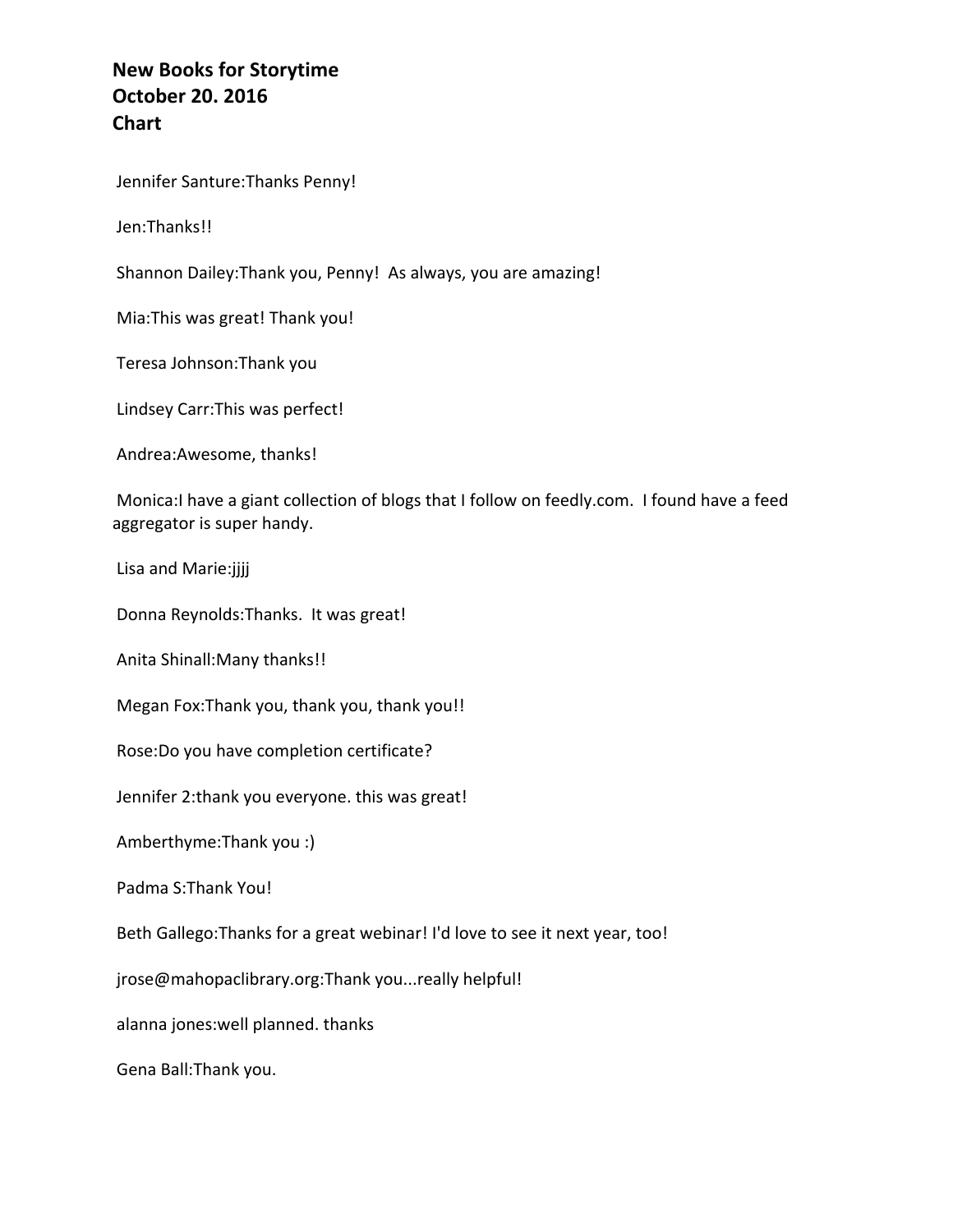jane ampah: great webinar leizel:thank you! Morna:Fabulous webinar, everyone! Linda Israelson: Thank you! These were organized into very useful categories. Susan Nilsson: Thank you! Super Helpful! Marisa: thank you, Penny! Meghan Day: Thank you!! McCourt: Thank you so much! Appreciate it! Jeff T.:Thank you very much! Valerie: Thank You Penny! This was very helpful! aebner@washoecounty.us:Thanks so much! Wonderful ideas Andrea Gowing:Awesome - loved this---Thanks so much! Jamianne: thank you so much!!!! Marisela: Thank you! This was very informative. Veronica Blake:Thank you Judy Ross: Thanks for all the great ideas! Patricia Padovano: Thank you! It was great! Val:Penny you're awesome! I learned so much today! Evan Kendrick:Thank you! Emily Metrock:http://www.abbythelibrarian.com/ marylou puritz: Maryou Cindy Roanoke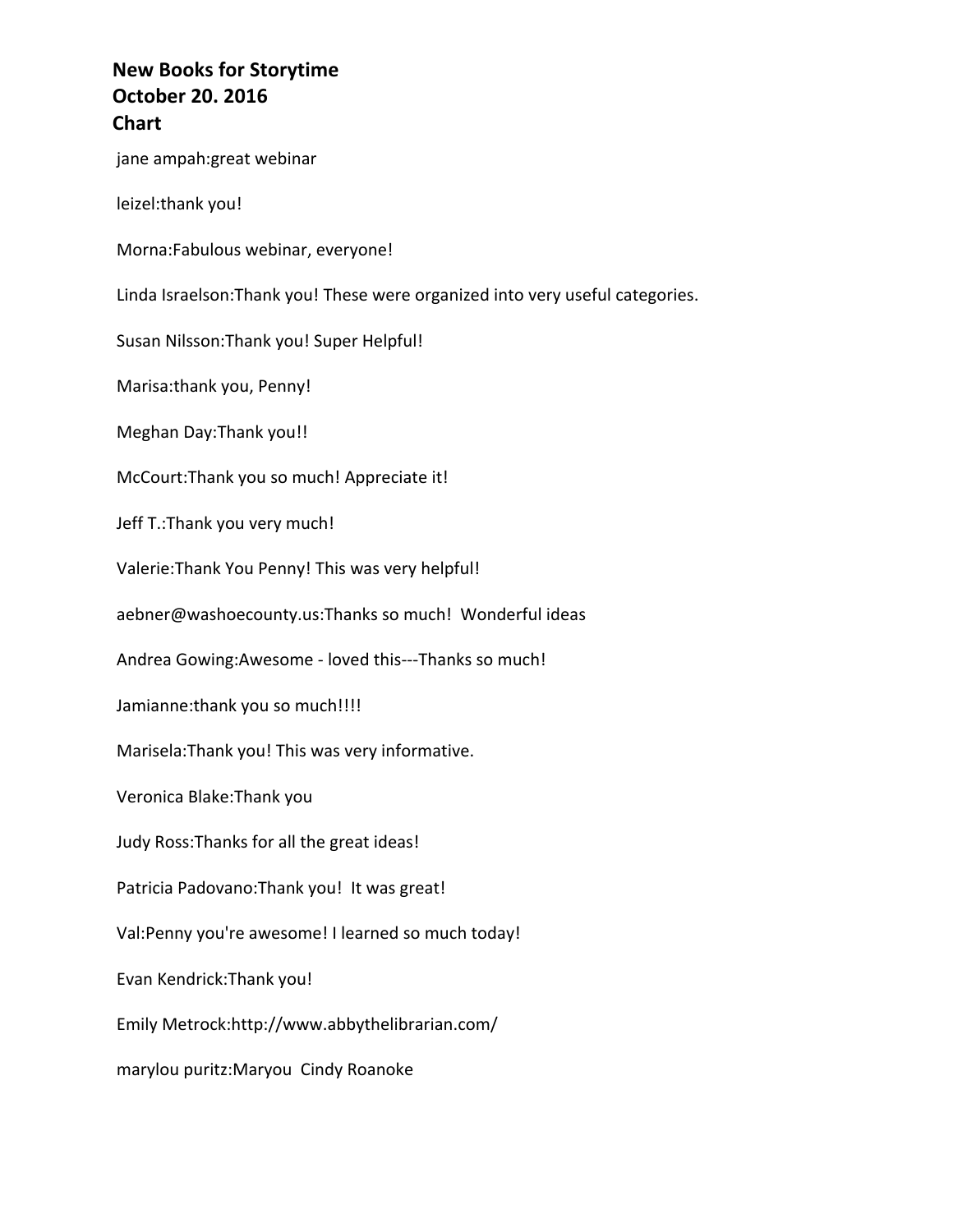Paul Musser:Thanks, Penny! Lots of great suggestions!!! :)

Rose: Can you issue a completion certificate?

marylou puritz:va...

Donna Takeuchi:Families, families, families! - Suzanne Lang for diverse families

Alana LaBeaf: Thank you!!!

Lisa and Marie: Thanks Penny. Great new titles.

Elaine Hanko: Thank you. Getting ready to start ordering books

Bree Herron: Thank you!

Kary Henry: Thank you!

Emily Metrock: Thanks, Penny!

julie Outland:thank you, very informative

Erica 2:Thank you!

Sue Vater Olsen: Thanks!

Sara White: Thank you!

marylou puritz:thankyou for a great presentation!

Julia MacDonell: Thank you, Penny, and everyone!

Rose: completion certificate

Carol Ann: Thank you

Pat Bashir: Thank you!!!

Maggie Lai:Thanks Penny

Stacy Brigman: Thank you!